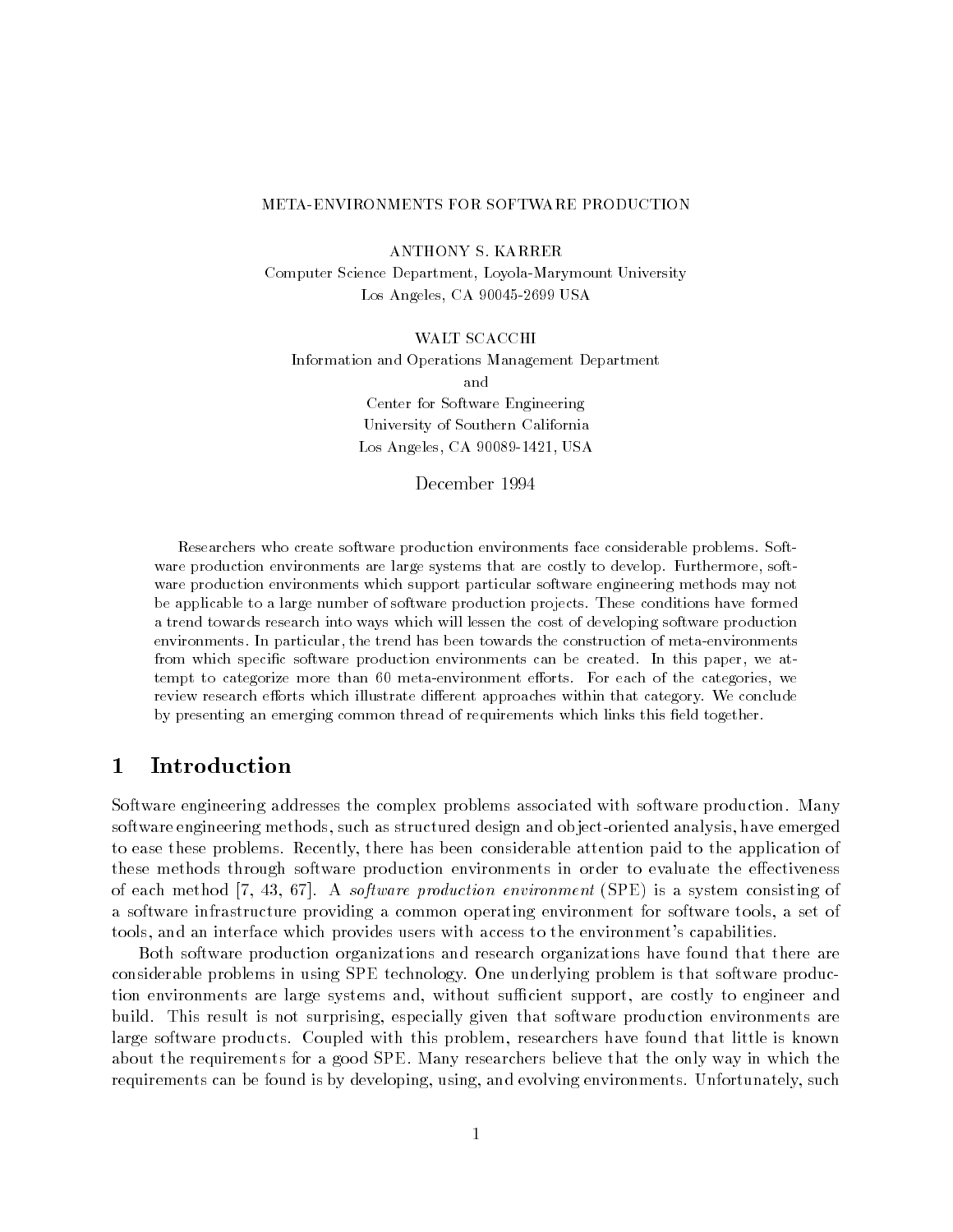an evolutionary approach will be costly because of the time and effort required for creating new SPEs- and because as better SPEs are developed- users are likely to change the manner in which they use they use they use the SPE  $\,$  Peroduction production production production production production pro for an SPE These factors imply that in order to research the requirements for SPEs and to support the requirements of individual projects we must reduce the cost of creating SPEs.

Because SPEs are themselves software products- we can consider the software production process with the construction of the second spectrum processes and the manner of the spectrum of the second complete constructed using a simple program-debug-test process based on a single programming language. are emerging as a means of construction of construction of construction of construction of construction of construction of construction of construction of construction of construction of construction of construction of con powerful constructs than are generally available in programming languages. Meta-environments have also been called generators and environments and environmental generators and you was a series of the seri distinction between the terms is somewhat variable  $\mathbf{A}$  such  $\mathbf{A}$ to include generators-include and other and other approaches to environment approaches to environment. construction

we also a metal consists of installer construction of a construction model-weight model-weight and instances o of the model into an SPE-C into an SPE-C into an SPE-C into an SPE-C into an SPE-C into an SPE-C into an SPE-C into an SPE-C into an SPE-C into an SPE-C into an SPE-C into an SPE-C into an SPE-C into an SPE-C into an SPEcreate and specificated construction is an instantiated construction construction model which specificate a proceeding the intended environment A metal  $\mathbf{r}$ roles- resources- tools- and their relationships which species the procedures used to create viable software production environments

<u> are designed to are designed to our two mandators to overcome two mandators issues The rst issues </u> is that SPEs are themselves large software systems and are extremely costly to create without the support provided by meta-environments. The second issue is that a high level of assistance in reducing the cost of environment creation often requires assumptions about the form of the resulting environment. These assumptions reduce the ability of a meta-environment to support many different kinds of software engineering methods.

In the rest of this paper- we examine the trend for creating metaenvironments First- we attempt to categorize current metaenvironment approaches For each of the categories- we re view research efforts which illustrate different approaches within that category. We conclude by presenting the common thread which links this field together.

### $\overline{2}$ Related Research

Software engineering environments were initially constructed as monolithic systems- using a pro gramming language as the construction model Two of the more notable examples of this approach are the programming support environments for Small internal part small property in Small the Small internal sm support a single method of software production interpretive-theories program developmental While the monolithic approach can be applied to construct environments which support virtually any software production method and programming language- the cost of producting and cost of production using this approach is generally prohibitive for most research organizations

Since the monolithic approach- a variety of methods have been suggested for lessening the cost of construction and improving the utility of environments We have categorized the approaches to environment construction into the following five classes:

Environment frameworks support a set of lowlevel services including ob ject management-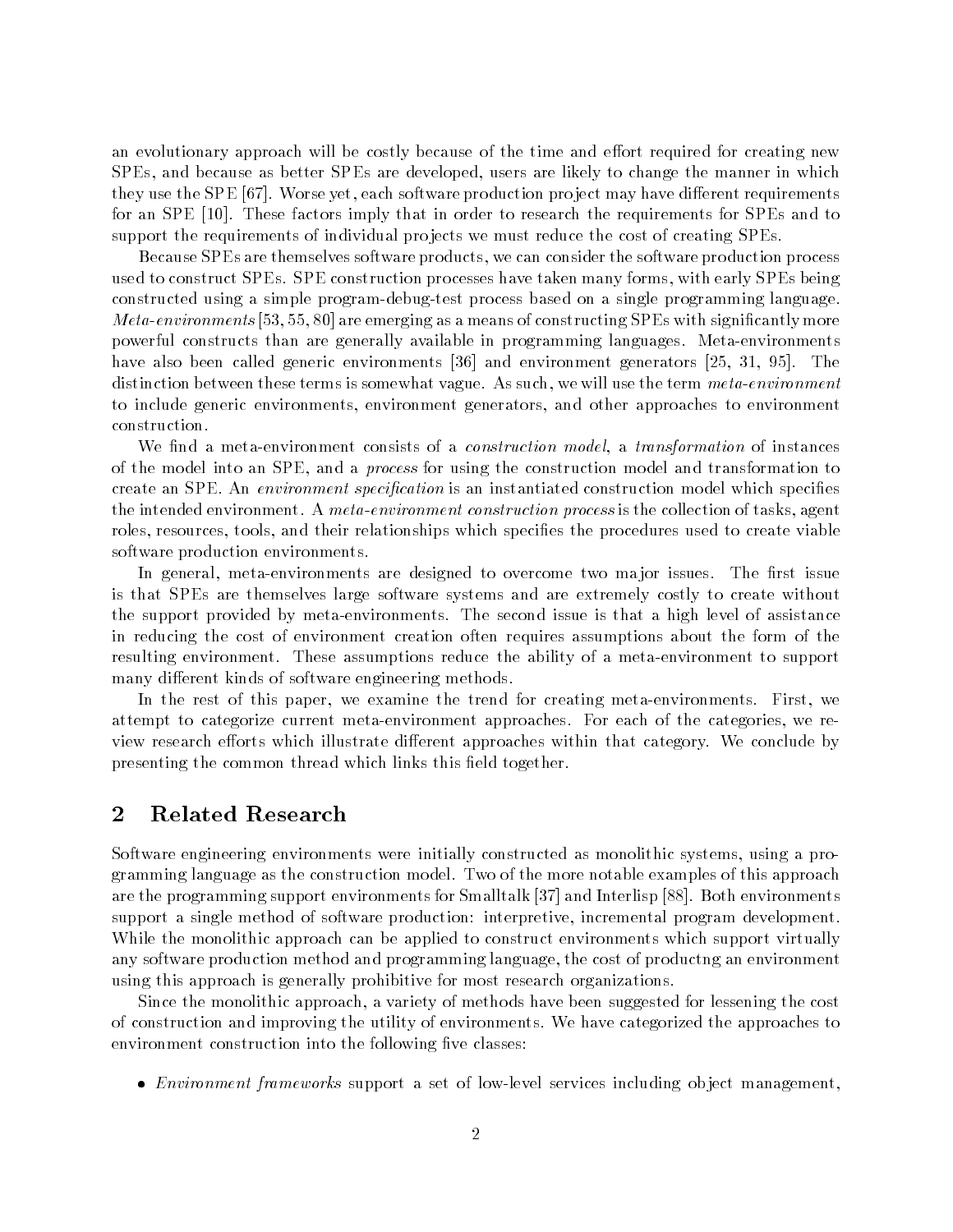control management and sometimes userinterface management

- Customizable environments provide highlevel core environment capabilities and a means of customizing those capabilities
- Process modeling provides a metamodel which can be instantiated to specify the activitiesartifacts-their relationships which relationships which the processes of the processes of the processes of the the environment
- Process programming provides a programming language oriented towards the description of processes as the basis of constructing process-driven environments.
- Tool integration provides the means to combine tools into an integrated set of environment capabilities

In the following sections- we further dene each of these categories We also present several research efforts in each category which serve both to give further insight into the basic category and also to illustrate the main issues which separate researchers within a category. Most research efforts in meta-environments actually combine technology from more than one category. For example-, many environment frameworks provide supporter for the supporter integration  $\mathcal{L}$ categorized and presented these efforts in order to illustrate the meta-environment trend as a whole.

### -Environment frameworks

One of the recent trends in the commercial and government sectors has been the development of environment frameworks which provide a set of computational services as a basis for environment construction as a statistic point for a survey of this research-it is a good idea to method the to considerable attention is being directed to the denition of the kinds of services which environment frameworks should address Much of this work has been done by creating reference models including the Conceptual Environment Architecture Reference Model CEARM - the ECMA Reference Model - and the NIST Reference Model used one of these reference models to survey current environment framework research. This survey showed the usefulness of a reference model as a conceptual framework for comparing the capabilities of frameworks. Much of this section is derived from that study

These reference models suggest that frameworks should address Ob ject Management Services-User Interface Management Services- Services Management Services- Management Services (Service Andrew Manageme vironment is the observed and the Observed Management (Task Management Services Order of the Observ provide for persistent objects and relationships as opposed to files and directories traditionally supported by operating systems. The Life-Cycle Process Management Services (LCPMS) provide a means for enacting change upon the current state of life-cycle objects. Most LCPMS are based on the operating system process However- the LCPMS combines operating system processes with additional modeling services to provide a more powerful control mechanism. The User-Interface Management Services (UIMS) provide basic mechanisms for defining user-interfaces and associating ob jects graphically depicted with ob jects and actions within the environment

These reference models suggest that environment frameworks must provide construction models for modeling data- control- and userinterface While other metaenvironment approaches require-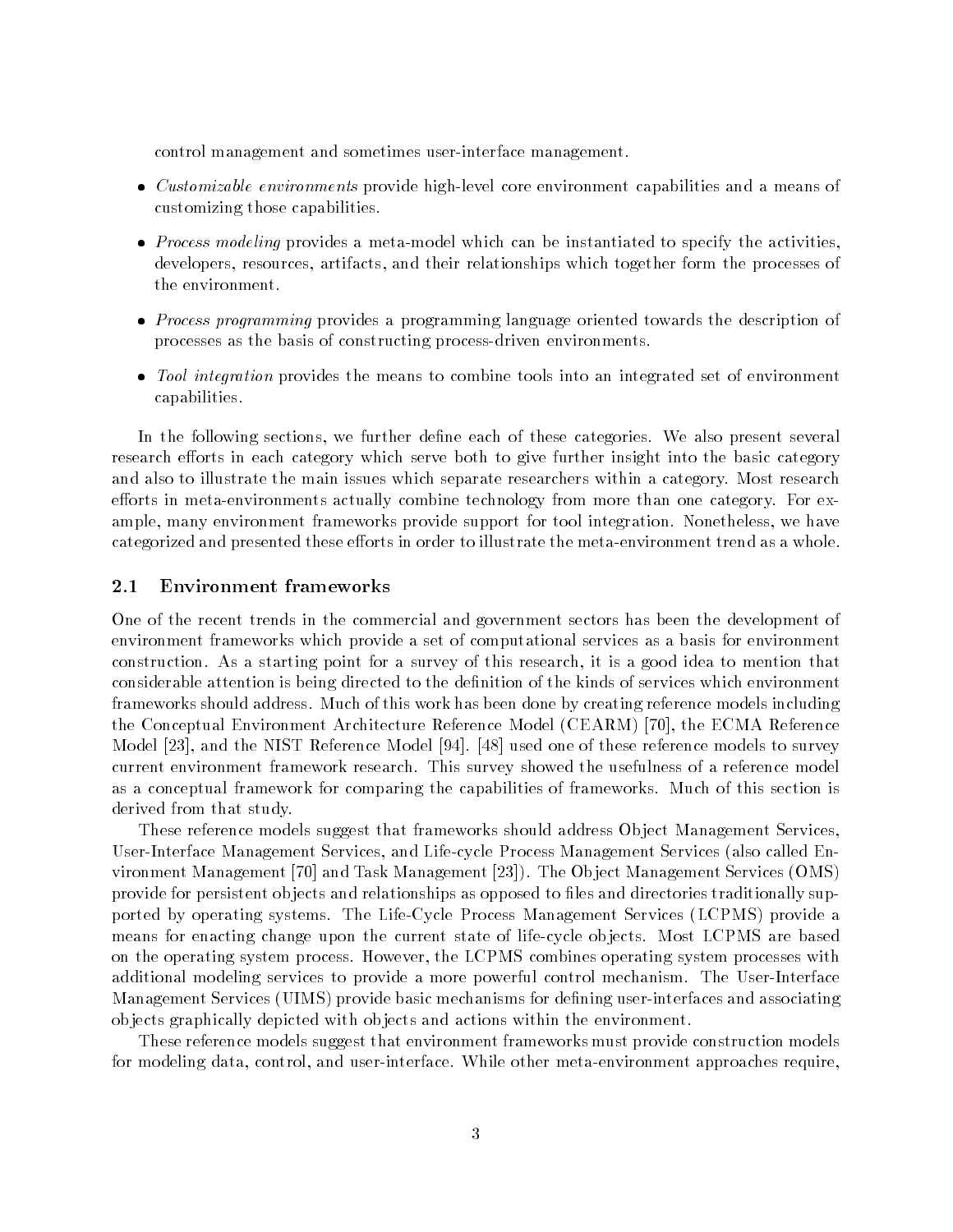for example- some kind of translation of a language or environment specication into an environ ment-transformation of the framework models is not needed since the framework models is not needed since the f are used as the architectural basis of the environment. The examples that we present next show a variety of data and control models

s so the Software  $\Delta$  is an integration and portability framework framework framework framework framework framework designed to assist in building SPEs independent of the tools-second-building independent of the second-building or languages in the second-building or languages in the second-building or languages in the second-building or a generic sperating system, was super contained open water than machinese and an interface Theory Software BackPlane's OMS provides an object-oriented software interface and a set of predefined classes which give the database its form The OMS uses the concept of Generic Messages to invoke methods for newfree- openclose- checkincheckout- and others which are applicable to virtually all objects. This approach allows users to invoke similar tools using identical messages.

Some tool integration is addressed through the object-oriented integration techniques for defining new classes or attaching existing tools to previously defined classes as methods. Tools created without using the Software BackPlane as its persistence mechanism store their data using the na tive operating system Translation of their data and rehosting to the Software BackPlane can be accomplished by creating a method which does both a translation from a file into a set of objects and tool invocation over those objects.

Atherton has also provided a high-level specification of an environment construction process called the "Environment Customization Plan". This process suggests the creation of user-defined methods as a form of process programming- to an and users and users and user-process and users and

Gaia is a control to the Software Backberry and the Software Backberry providing and the Software Back oriented OMS as its cornerstone It lacks some of the integration techniques present in the Software Backplane. It also lacks a plan for using object-oriented technology to instantiate an environment.

. The latest version of CAIS-is denoted in the military standard report MILITARY standard report MILITARY standard report MILITARY standard report MILITARY standard report MILITARY standard report MILITARY standard report STDA- under the control of the Ada Joint Program Oce AJPO within the US Department of Defense. CAIS-A is a set of Ada interfaces which are designed to act like a high-level virtual operating system It provides an ob ject management system OMS and process control based on the OMS. The OMS is a distributed database providing a node model which is similar in flavor to an entity-relationship-attribute (ERA) model with type inheritance. The node model is used to formalize the structures and capabilities of the OMS. Processes in CAIS-A form a tree of parentchild processes All process information is kept in the OMS Processes can communicate through special OMS-based queues.

The Portable Common Tool Environment PCTE  $\mathcal{L}$  . The Public Tool Interface PTI which  $\mathcal{L}$ can be used as a basis for integrating tools as part of the development of an SPE The PCTE PTI consists of software interfaces to services to and observe the open panels of an OMS- in the Observed Component System is a distributed database based on an ERA model with multiple type inheritance. The ob ject types are modeled by a single overall schema which is actually comprised of a set of possibly overlapping Schema Definition Sets (SDS). PCTE models the static context of processes which are used to control process invocation Interprocess communication is achieved through the OMSmessage queues- pipes and signals Monitoring of process execution is also available PCTE has dened a set of userinterface management primitives- as well as extensions to support production of real-time software through the  $PCTE<sub>+</sub>$  and PACT versions of PCTE.

The Sun Network Software Environment NSE  $\mathcal{S}$  is a network based ob ject manager and tool  $\mathcal{S}$ integration facility. NSE is primarily a Unix environment with additional support for object management-istribution management-istribution-istribution-istribution-istribution-istribution-istribution-istribu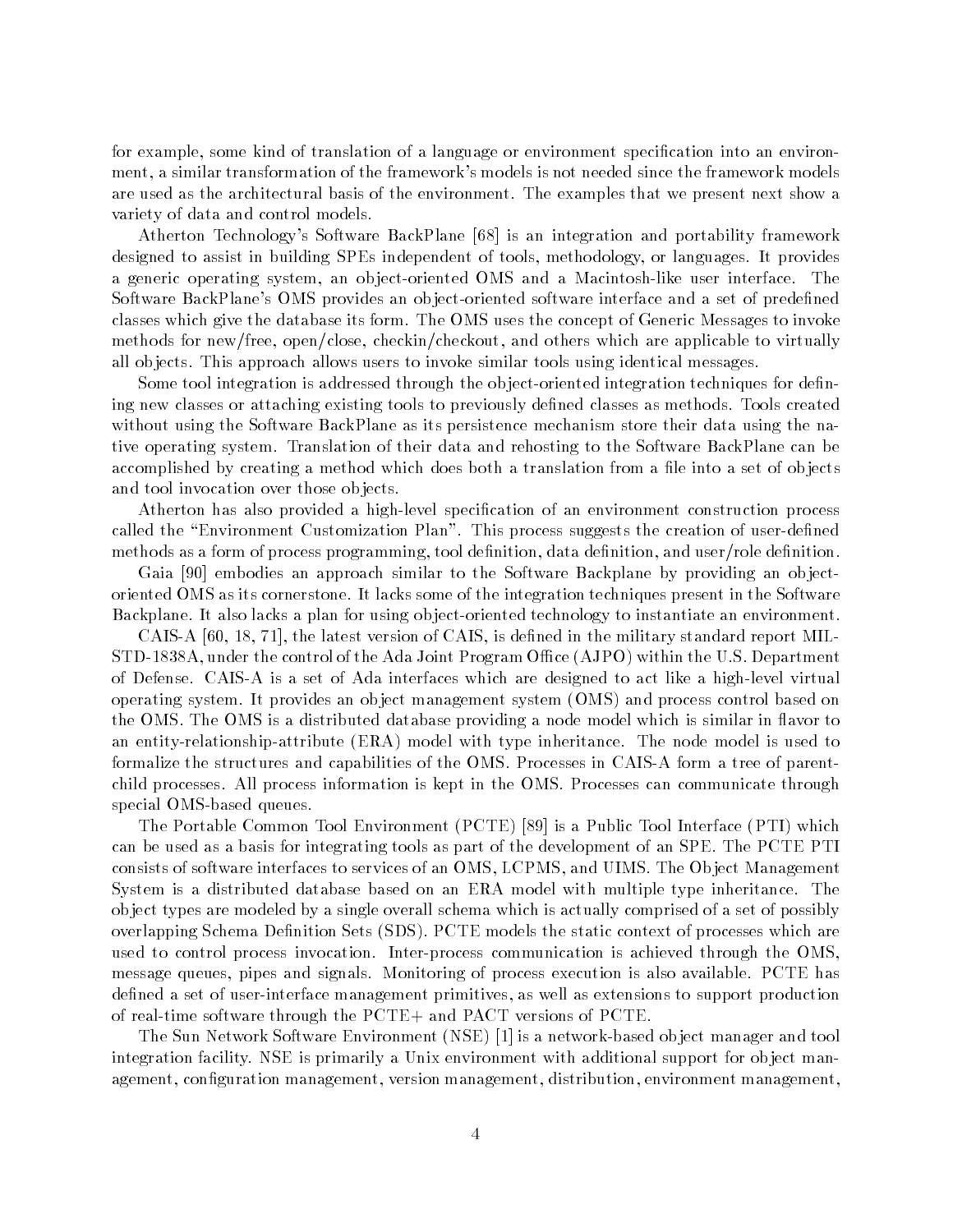target generation- and environment frontends The ob ject manager is oriented around a specic view of version and configuration control based on an optimistic concurrency control mechanism. Tools are integrated into NSE by using NSE to control their objects (files) and by adding the tools to the NSE environment from  $\mathcal{U}$ ToolTalk has been introduced to support this capability

The NSE object manager is not a general purpose object manager in the same vein as PCTE. CAIS- and the Software BackPlane It provides no extensibility of the base classes It does support an extension to Unix process management by allowing triggers associated with NSE commands to perform some of the environment tasks

The Software LifeCycle Support Environment SLCSE is a framework which provides a common database- a set of common schemata- and tools tools and tools and tools are and tools are tools are a designed to support a MIL-STD 2167A model for documenting the software production life-cycle. The 2167A model is based on the waterfall model of software production based primarily on the production of documents after each step in the lifecycle The SLCSE framework also supports specification of alternative schemata and alternate life-cycles.

RDPE is a programming environment which is primarily oriented around the support of adaptation and extension of environments RDPE uses an extended ob jectoriented- ne die paradigm to represent paradigm to represent program fragments Thuscomponent size as compared to PCTE- CAISA- etc Furthermore- RDPE suggests a dierent integration scheme than those suggested by other frameworks- one in which the function of the integrated components must be accessible

The ALMA generic environment provides the capability to dene a lifecycle support database schema based on the entity-relationship model. While the ALMA environment has capabilities similar to other frameworks- it specically presents a plan for the use of the framework as both a meta-environment and a software production environment.

The Distributed System Factory (DSF) project is developing a multilayer infrastructure of software services which can integrate multiple data- control- presentation- and process models that can span a distributed widearea network The DSF infrastructure provides a distributed hypertext DHT framework to integrate heterogeneous software ob ject repositories eg- those with die die reversie with forward and reverse software in the reverse of the control of the property of the control editors and user interfaces - processdriven user interfaces with partially order tool invocation sequences is the and a construction of the control and simulation environment control is the control of the co these mechanisms and components- it is possible to semiautomatically generate multirole- process driven software production environments for a hierarchy of concurrent production processes -

. The Eurestee Software Factory (ESF) is a large fine panel panel research entry and  $\alpha$ at the development of an integration framework for a meta-environment that can accomodate the interoperation of various tools and the interactions of people working together with these tools according to a process metal metals population is and the estimation architecture is a Software Bus SWBwhich is an abstract communication channel hiding distribution and supporting the exchange of data and control information using abstract data type interfaces. User-interaction components UIC and service components SC communicate across the SWB UIC- which have no persistent data-termination that with the user and make request on service components across the SWB SC SC SC S may not have a userinterface One UIC and one SC taken together are essentially a tool in current environments

- and the estimated the use of the user of the use of the use of the user of the state  $\Delta$  as the  $\Delta$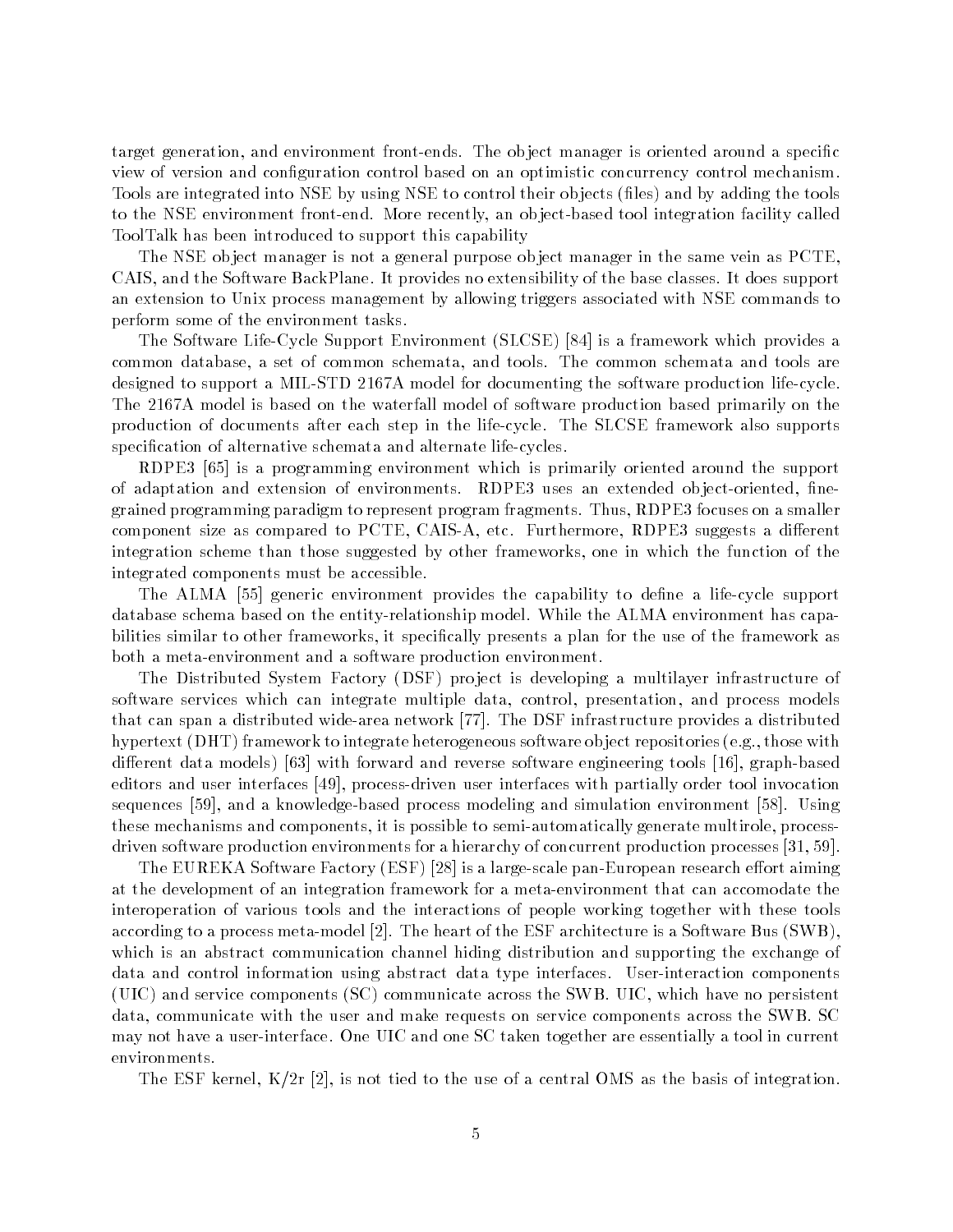Rather- the ESF pro ject uses process models as the basis of tool integration- although dierent schemes - and modeling formalisms - and modeling formalisms - and modeling in this way-DSF pro jects share many common goals- although their approaches dier

Each of these environment frameworks provides services which are needed in virtually all soft ware production environments Access to an implementation of these services assists environment construction In general- environment frameworks are intended to maintain independence from any particular software production method While environment frameworks provide some support to environment construction- the services they provided are generally low functions There is a service to the considerable gap between these services and the services provided by a full software production environment

Existing environment frameworks seem to be split on the kind of data and control models to provide. The object-oriented camp with Atherton and Gaia suggest a single model for both data and control The extended ERA camp with PCTE- CAISA- SLCSE- ALMA- DSFDHT- and ESF Kr suggest a data model based on the ER or ob jectbased model- and a control model based on concepts which are similar to operating system processes

#### -Customizable environments

Customizable environments are based on the existence of a highlevel- xed core of services or capabilities. Different customizable environments will provide different methods of customization and different core capabilities. The construction method provided by a customizable environment allows the user to specify a set of extensions or changes to the core capabilities. This specification is then combined with the core capabilities to form an environment. This approach is very similar to the approach used in most tool generators- such as those used for parser generators - language arrested editor generators included that include the contract inti-oriented the contract of the contract of the

Customizable environments differ from frameworks in that they trade ease of instantiation for less generality In other words- customizable environments will support a model which can be used to describe only a small portion of the entire environment. The remainder of the environment is fixed by assumptions built into the customizable environment In particular- customizable environments will allow process supported by the environment-but will allow parts of the process to the process to the process to be subsequently modified.

Several researchers have developed customizable environments centered around the use of struc tured editors. These customizable environments provide a construction model which can be used to describe the grammars for the languages which will be manipulated in the environment. The xed part of the environment is the process of using a series of editors For example- the Mentor programming environment is founded on an abstract syntax tree representation of the program as the common information base This syntax tree can be annotated by means of other abstract syntax trees in specialized languages By allowing arbitrary annotations of nodes in the syntax tree- Mentor allows the extension of the environment

Gandales Islam . The Synthesizer Synthesizer Customization of the Synthesizer Customizable Customizable Customiz structure/text editors which allow an environment to be constructed as a suite of tightly integrated editors. Editors are customized through the specification of  $(a)$  the grammars of the languages which they contributes in formal services which support incremental semantic check semantic checking. The semantic ch GANDALF also provides for the specification of commands which invoke external tools integrated around centralized parse tree representations- while SOFTMAN provides for the integration of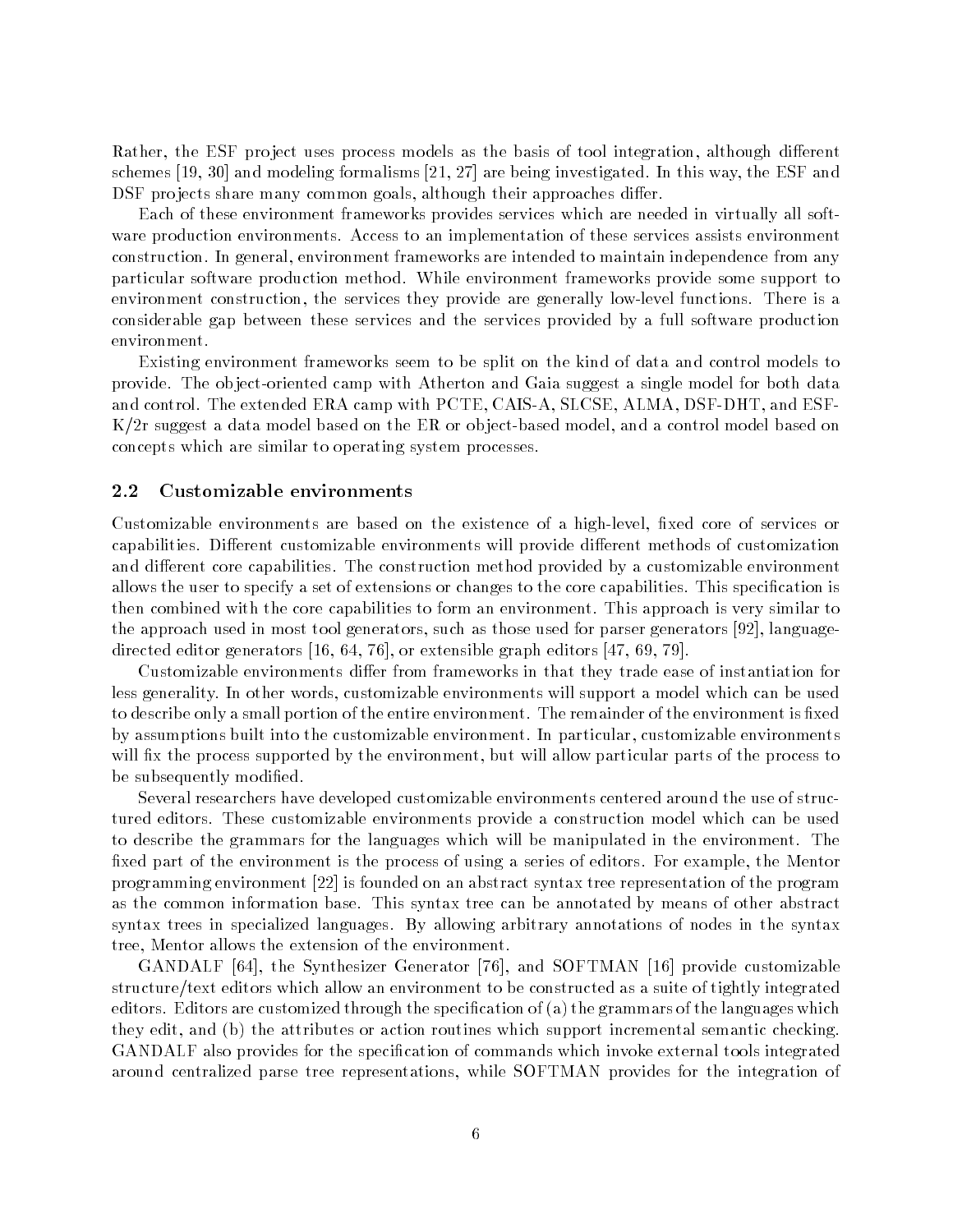generated multilanguage editors with an OMS

TRIAD is a customizable environment which supports a set of formbased- methodology driven tools designed to operate over an extendible attribute grammar. This grammar is used to encode process information as well as syntax information The grammar is used by TRIAD to construct various portions of the environment including a syntax-directed editor.

DRACO - Popart - GEM - KIDS - and Centaur are generators of grammar based or notation-based meta-programming environments. A meta-programming environment is an environment which assists in the creation of parsers and related tools which manipulate a particular language Each generator accepts the specication of a language- then assembles a library of routines which can be used to operate over a parse tree or similar internal form of a program in the manipulated language Draco-off Party means to the designed to the complete to support the development of domain language denitions using either a patterns- transformationsrules- or border for Data and Data Compart- or and the populations of the production specification of the comp formalisms for Centaur In addition- Popart is used in conjunction with Common Lisp Framework and a generic process engine developed at USCISI particle at USCISI and accomodates the generation of rule based programming and transformational implementation environments The DRACO and KIDS environments provide similarities-similarities-que lack integration with a process engineer However- DRACO also supports the integration and composition of reusable components or toolsas described later

Another approach to customizable environments is to provide a model which supports the specification of the objects to be manipulated during a software life-cycle process. The  $S\text{OPTMAN}$ environment in the capabilities which enforces which enforces which enforce a particular model of incremental software a particular model of incremental software model of incremental software model of incremental software development and verification across life-cycle activity boundaries. It allows customization based on the specification of the formal attributes of life-cycle objects and specification of tools which operate on these ob jects Thus- the specication refers to ob jects beyond those directly tied to the programming language However- the primary tools in a SOFTMAN environment are customizable structure editors interfaced to a constraint-based OMS. The combination of the tools and the object repository can then track and verify the correctness attributes of ob jects that have been created or modified [14].

ISHYS provides an interface to a hypertextbased information storage structure and to a structured documentation process ISHYS supports the specication of the type- attributes- and composition of hypertext-based life-cycle documents based on the DIF software hypertext system It also supports the specication of a process model which describes the production and use of the documents by collaborating agents The document formats and process model support multiple forms of group-based or team-based interaction and communication structures within a project and support multiple simultaneous projects.

METAGA is a LifeCycle Support System generator based on the specication of the format of information which must be processed in the generated environment.  $META/GA$  generated environments support a specific life-cycle approach to the creation of information processing systems However- the METAGA user- the environment constructor- is able to specify the type of information which will be processed. This customizable environment attempts to help standardize the type of information and leave the lifecycle as general as possible

The Metaview pro ject - takes an approach that is a hybrid of framework approaches and customizable environments The models provided are based on an ERA model extended with constraints- transformations- and a graphical interaction model These models are used to describe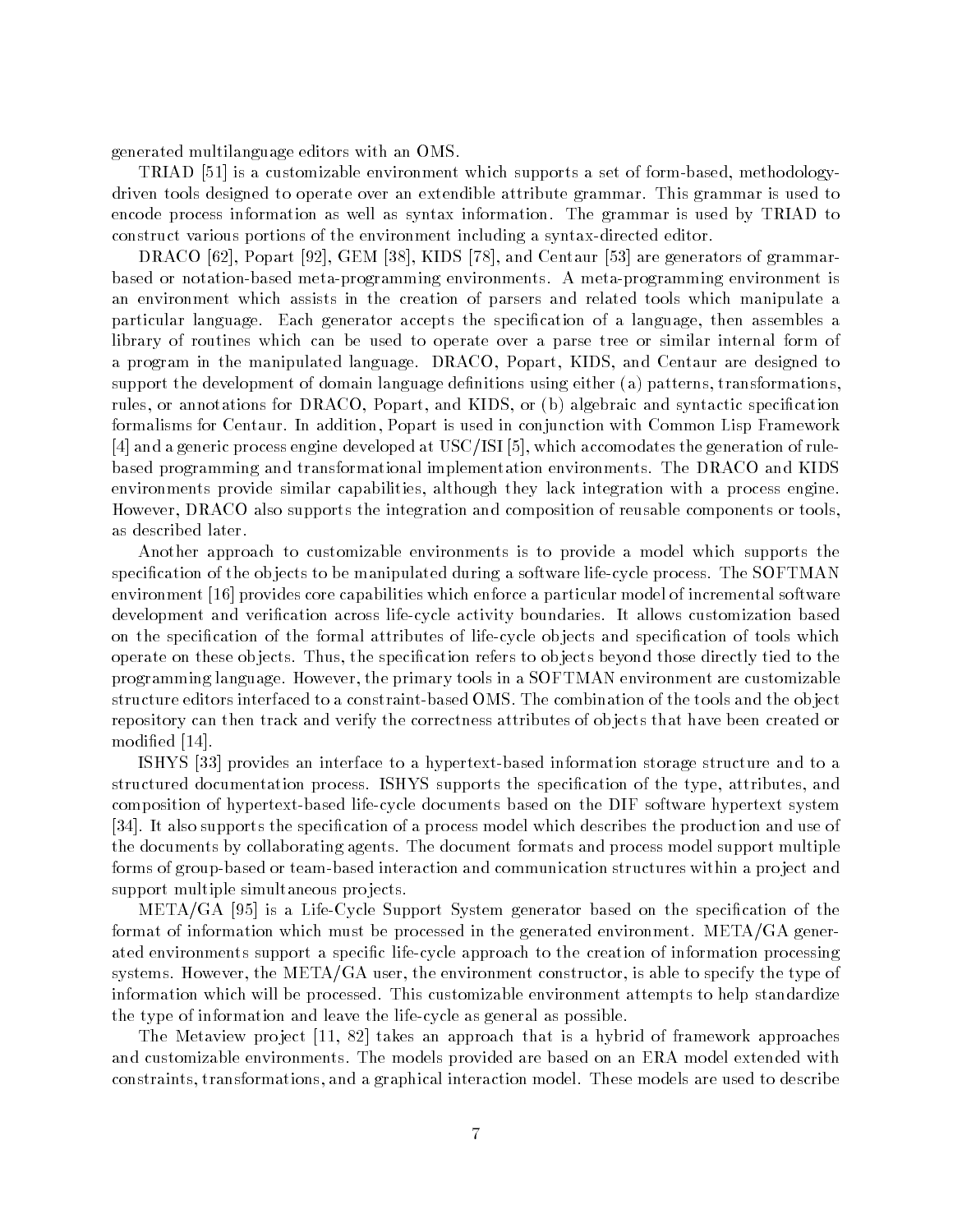the data manipulated by the environment as a whole and by generic tools So both the environment framework as well as tools which operate over the environment are specified using this model.

There is growing interest in developing structure- or language-based editors for manipulating agraphic software species in the species or graphic software species in the species of the species of the species of the species of the species of the species of the species of the species of the species of the species of vare recent contrast are recently that the contrast to structure in contrast to structure and the contrast of related functionality generated by GANDALF or Synthesizer Generator- these graphic metaeditors provide multiple any case in graphic information of the species of provided in continuous are to was interface functionally just the support of the collect modelling, such a various of  $\mu$  and  $\mu$ - and method notations - - Each metaeditor employs a languagebased specication notation for describing the iconic syntax and composition semantics to be supported in the target editors that are generated or instantiated Finally-Line-Line-Line-Composition in the specific specific interfaces which allow them or their derived editors to be integrated with one or more repositories and environments- as SOFTMAN and Subsequently- as SOFTMAN (Subsequently- and the property- and the subsequentlythis provides another dimension for the extension of resulting meta-environments.

Overall- the primary advantage of customizable environments is the speed and relative ease of constructionality environments However- $\mathcal{L}$ lessened the burden of environment construction by adopting a particular approach to software development. This means that a customizable environment may only support certain kinds of software processes or development methods. Environments centered or driven by software production process models thus represent an alternative to this situation

### -Process Modeling

In environments based on process models- a software process metamodel is used to circumscribe the family of processes the environment supports Thus- a process modelbased construction method must provide a *process meta-model* as the basis of implementing a specific life-cycle model. Instances of a metamodel describe and inactive and inactive or jects in an environment Further-Turk instance of a meta-model allows the execution of a process-centered environment.

The GENESIS from UC Berkeley - Marvel - and Merlin environments are among those that provide production rules and rule interpreters as the means for specifying and enacting software processes as production rule matches (s) a precondition-part which is executed an action of when the precondition is true-true-true-true-true-true-true-true once the action which becomes true once the action  $\mu$ is executed. Environment construction using these systems consists of specifying the production rules for all of the activities or events which the environment should support

PRISM - IPSE - and its successor- PSS - provide process metamodels similar to Marvel and GENESIS However- these eorts suggest a particular execution of the process modelswhich provides the environment to the user In the user Indian theory of provides and all the straight facility serves as the means of invoking tools and presenting choices to environment users.

 $M$  is a software process management based on the execution on the execution of  $M$ level Petrinet representations of software process models The MELMAC research eort has led to the development of a prototype capable of enacting a software process model on top of a framework similar to the ones described in subsection  $2.1$ . A major part of this prototype is the graphical user that the person of all others allows the special users and allows both the special of processes models and the enaction of process models

The Software Designer
s Associate SDA pro ject is a software design environment in which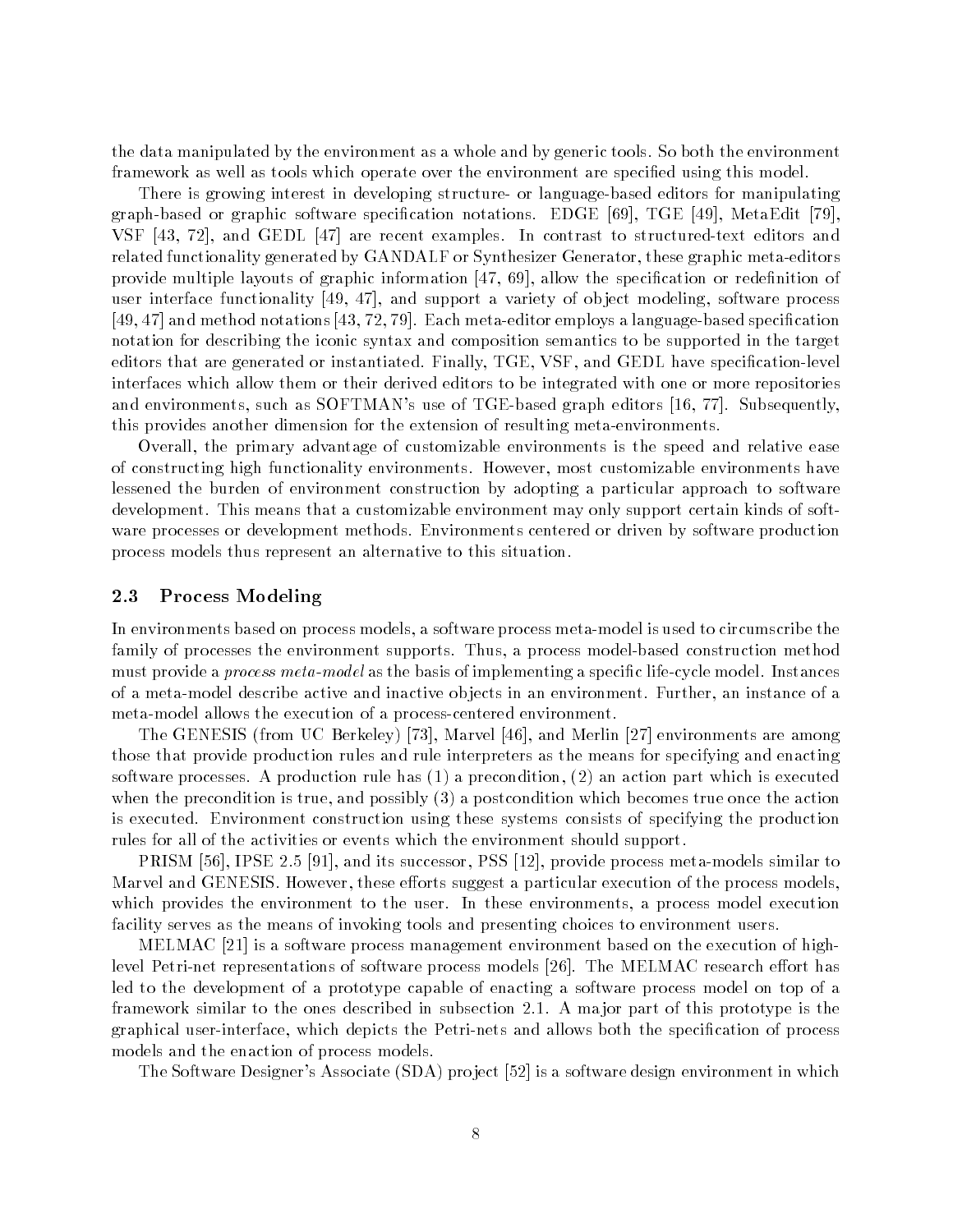the executable process descriptions are specied as a process model consisting of activities- com posite activities- products and tools SDA is unique in that it only addresses the early phase of design and that it uses a model-based approach to the design and construction of an environment.

The DSF pro ject has been developing and using the Articulator - which is a knowledgebased environment for modeling-software production production production production production production and articu lator uses a hierarchical ob jectoriented representation of agent roles- products or resources- and tasks- which can be either partially ordered or triggered through rulebased mechanisms Modeled agents communicate process task status and resource availability to one another through queries and messages. These queries can entail direct or deductive retrieval of process enactment information- or trigger either the symbolic execution of new processes or replay processes already enacted Multiple concurrent processes can be enacted and agents can interact across processes. In addition. the environment maintains persistent information about the state of enacted processes as process transitions occur This information is used to the execution the execution of planned activities- and activitie to facilitate incremental process rescheduling and replanning when unplanned or dynamic changes in the process occur

The Articulator has been integrated with a processbased user interface and a process model interpreter (together called PBI) to provide a framework for developing process model-driven environments The Articulator- PBI- and an open software environment or set of software tools can the be used to construct and instantiate process-driven software production environments. That is. process models created with the Articulator are automatically transformed into process programs that can be enacted by PBI
s process interpreter When the process models specify tool bindings to process pre or postconditions- data ob jects- and ob ject repositories- then processdriven software environments can be automatically produced in one study proposed in order the studies of the study of  $\mathbb{R}^n$ was used as the base environment-different process model that guides a user in  $\mathcal{U}$ their invocation of SOFTMAN tools was developed using the Articulator The SOFTMAN process model was then transformed and loaded into the PBI process interpreter This interpreter drives the processbased user interface by structuring access to which SOFTMAN tools can be invoked on the designated ob jects This in turn depends on the development process history and process enactment status at that time In order to do this- the preexisting toplevel user interface for , which the total to the disabled and redirected to the new process interface-the theory process interfaceinterfaces and object repository for SOFTMAN remained intact and unmodified. With the new . A user is the state-face-of-presentation of the development process control the development process currently assigned to them. Users can then select the next process task or action to perform. In this way, we can say that a *process integration* interpreter and user interface enable knowledge-based process models to guide user invocation of tools within a software production environment, there we PBISOFTMAN

The Articulator has also been integrated with the Matisse team programming environment is and the Syncrocess process execution engine in place of PBI The resulting composite environment is called SMART (SMART) supported SMART (SMART SUPPORTS THE MODELING- SMART SUPPORTS THE MARTIN CO ment- and improvement of software processes utilizing encapsulated CASE tools that communicate messages and tool invocations across the SoftBench BMS - and that manipulate data stored in networked repositories Since SMART can congure commercially available CASE tools- and as most Unixbased CASE tools have SoftBench encapsulations-congurations-congurations-conguration of  $\Lambda$ processe can be can be can be an above that can be generated using SMART is very larger finally can be Articulator has similarly been integrated with the generic process engine developed at USCISI -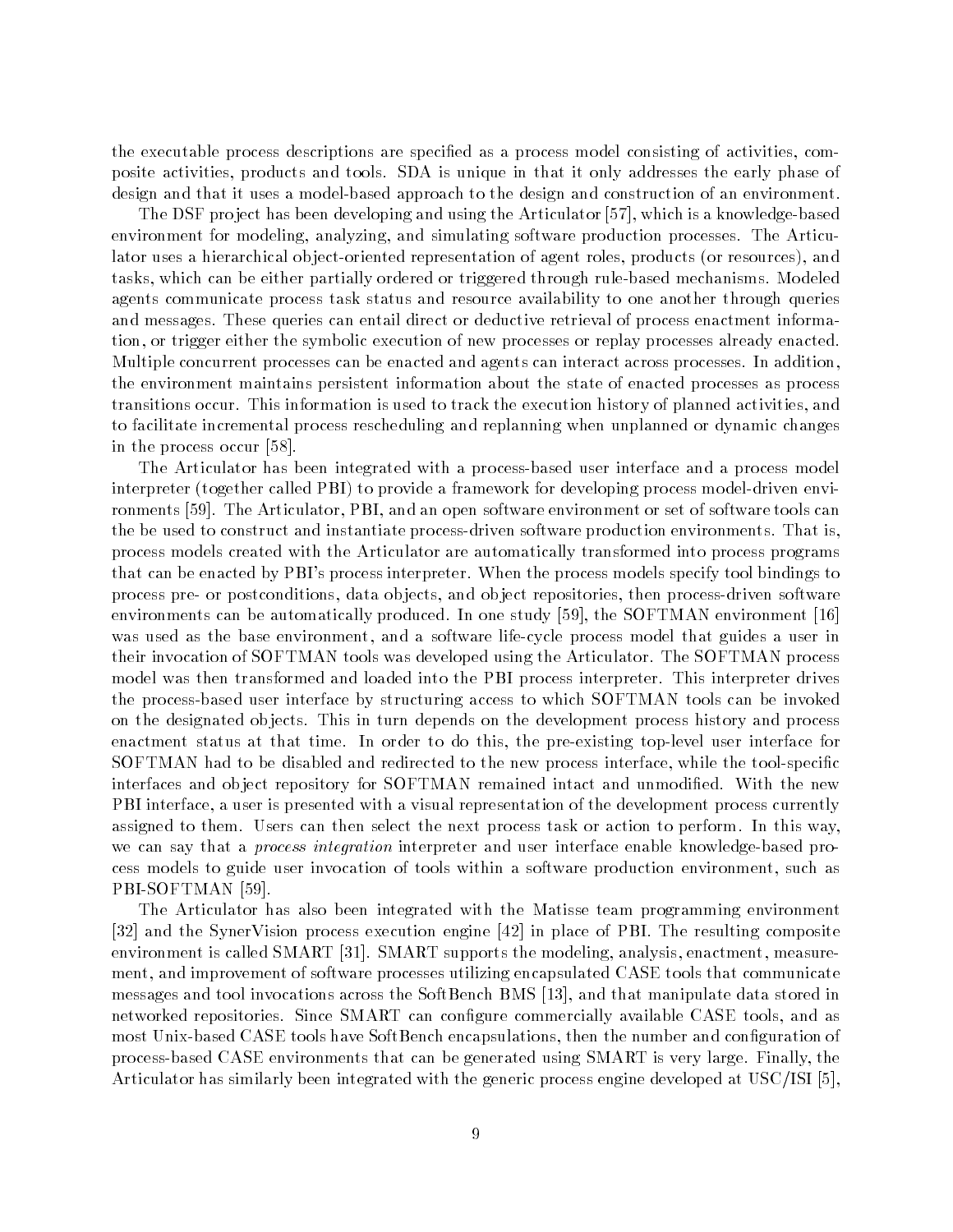which supports the refinement of generic process descriptions into concrete instantiations during its enactment Thus-Articulator enactment successfully demonstrates the power of software of software of software process meta-models as a basis for integrating and interoperating independently developed tools within generated process-driven environments.

and the SPADE environment is stated to the SPADE environment of the SPADE environment of the SPADE environment design-to-controller and enactment of software process models in the software process models in the software p on extended Petri and the environment includes functional mechanisms functional mechanisms for accommodating distribute changes to a process description during its enactment However-Core and However-Core process simulation facility- nor does it include inferential mechanisms for diagnosing and repairing process faults-the Articulator faults-the Articulator faults-the Articulator faults-the Articulator faults-the

### -Process programming

Process programming environments use a programming language to describe the processes that form the capabilities of the environment. The goal of process programming-based systems is to provide a mighty existently provided escosicity existented environment construction resource programs to ming differs from process modeling in the form of the meta-model provided for environment construction However-Commission However-Programming as process modeling where the metamodeling where the metamode is a programming language

. The arcadiant production of a collection of a collection of a collection of a collection of a coordinated research and  $\alpha$ development pro jects conducted by the Arcadia Consortium Like ESF- Arcadia could also be categorized as an environment framework-the architecture of the architecture of the Arcadia framework is centered on the capability to execute process programs In this manner- users interact with an Arcadiabased environment by executing parts of the process. The Arcadia environment is a process-centered environment. The form of the environment which the users see is wholly determined by the processes which are executed to form the environment.

arcadian is collection of the collection of many particles integrated components including a UIMS-CI  $\alpha$ out a measurement of the Programming Dan Adabased Apple Application and Evan and Evan Application ME system- and a Process Administration System The UIMS is based on Chiron - an Ada UIMS based on a very strong separation of functionality from interaction The OMS in Arcadia is viewed as possibly many different object managers combined through a common underlying type model where data is combined through interoperability mechanisms Triton and PGraphite are two OMSs which have been used as a basis of ob ject management in the Arcadia pro ject  $\mathcal{A} = \{ \ldots, \ldots, \ldots, \mathcal{A} \}$  . In the construction of the  $\mathcal{A}$  included to  $\mathcal{A}$  included that is a set of extensions to  $\mathcal{A}$ the notion of persistent relations associated with the OMS The Process Administration System is a run-time support interface for executing processes based on a corporate metaphor. This metaphor has been suggested as a basis for the specification of environment characteristics.

Environment adaptation is the primary focus of the Arcadia architecture Data and processes can be directly defined using the software interfaces provided by the Arcadia infrastructure. Further adaptation can be built up by creating processes which act like virtual architectures. In other words- a process could be dened which which we denote the special allows the special density the species  $\sim$ mechanism would not be part of the Arcadia infrastructure- but it would be part of the virtual environment created by the definition of the process which allows user-role specification.

in contrast-purpose in a special purpose persistent and persistent purpose persistent and not made programming language- Adele- to describe and implement enactable processes Adele provides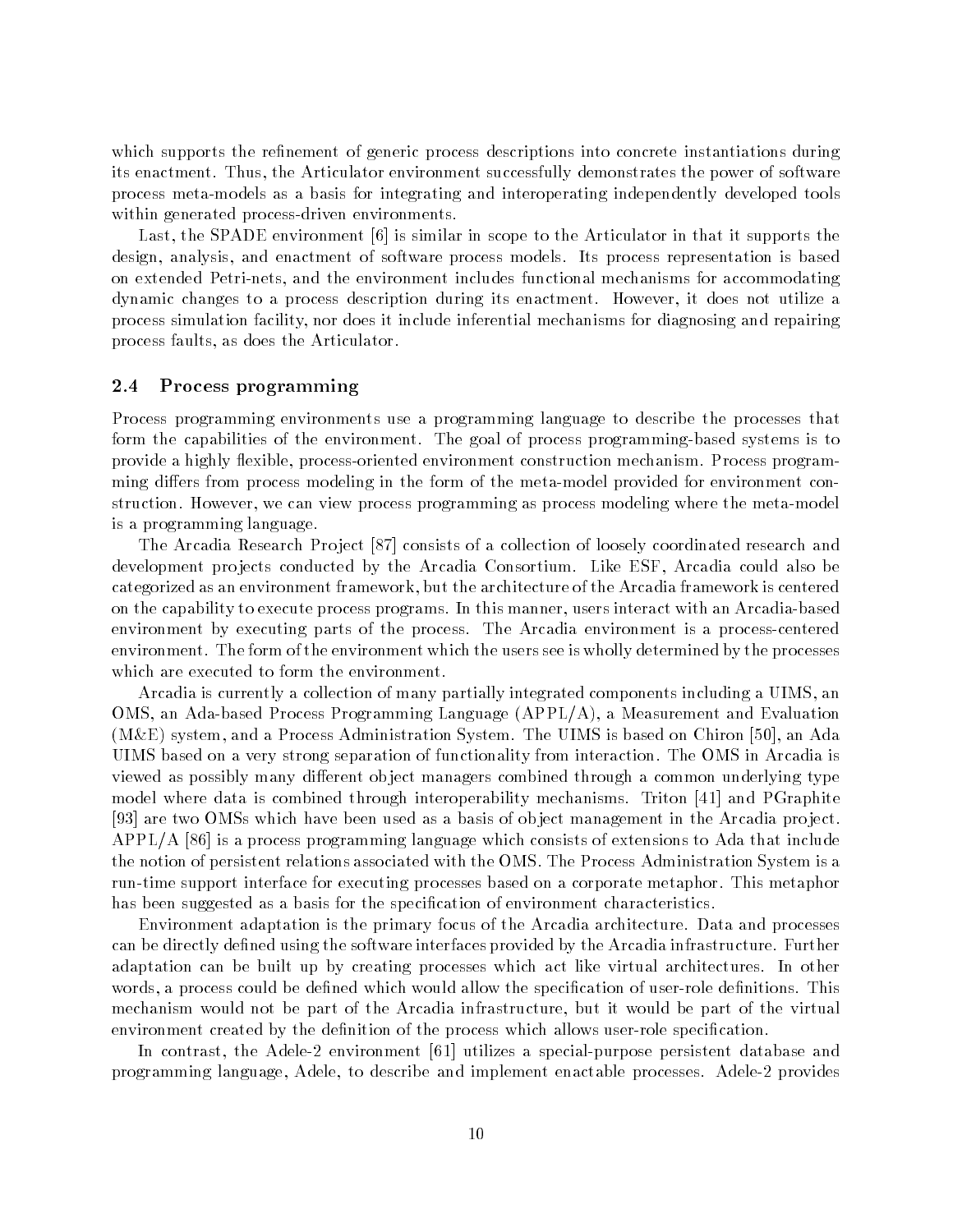support for multiple work environments in the point  $\mu$  and method configurations  $\mu$  that we have coordinated and coupled through an activity manager and a task manager Coordination and coupling-the association-task species and task species and task species and task species and the Adele language

Process WEAVER and SynerVision are commercially available process execution en gines. Each provides a process programming language based on the Unix shell command langugage Their use is similar in scope to Adele- but they both lack support for a persistent ob ject store, clear than the underlying left systems. Here we have sincere the strainers join, clear semi-automatically generate SynerVision process program code via transformations on Articulatorbased software process models - while Process WEAVER allows modeled process states to be attributed with Unix shell community be executed under user directions  $\mathbf{u}$ 

Last- both OIKOS and OPM propose ob jectoriented approaches to process program ming. The idea in these two efforts is to show how object-oriented views of process programming and software development environments can be united into a single view in which both the process model and programming environment can be dynamically modied Thus- ob jectoriented process programming seeks to provide an ob jectoriented process model or metamodel- process pro and metal-metal-metal-metal-metal-metal-metal-metal-metal-metal-metal-metal-metal-metal-metal-metal-metal-metal-metal-metal-metal-metal-metal-metal-metal-metal-metal-metal-metal-metal-metal-metal-metal-metal-metal-metal-me presentation models all share a uniform object-oriented representation and interpretation scheme.

### Tool integration

A primary concern for environment creators is the integration of existing tools as part of the capabilities of an environment. Because tool integration provides the ability to invoke other tools. the technology described in this section is often applied in each of the previous meta-environment construction approaches For example- a process modelbased environment can be based on a special tool which is in charge of executing a process model and in turn invokes other tools. However. we have split tool integration into a separate category because a large body of efforts have a and the process from and process from any of the process from any of the process from any particularintegration meta-environments provide a model based on an interface between a set of connected tools The execution or use of the interface to the tools is the transformation of the model into an environment

Basically two paths towards easier integration have been suggested. One path is the development of standards which tools must use in order to be integrated. Some standards are merely standards of  $d\Lambda$  are standards which are standards which are standards which aect all data storage The other path is to build in technology which can use tools developed prior to or outside of the standards In the remainder of this section- we will consider examples of both approaches

### Standards

A Tool Integration Standard ATIS and its more recent name- a Component Integration Stan adard city of a proposal for an object the integration of the integration of the integration of the integratio a set of interfaces that support schema-driven dispatching of behavior. ATIS/CIS is presented in terms of a hierarchy that species and interrelates abstract data types- their properties- and their methods In other words- ATISCIS proposes an instance of an ob jectoriented model which de fines a set of classes and their properties. This model is designed to provide services to tools which promote integration and make tool development easier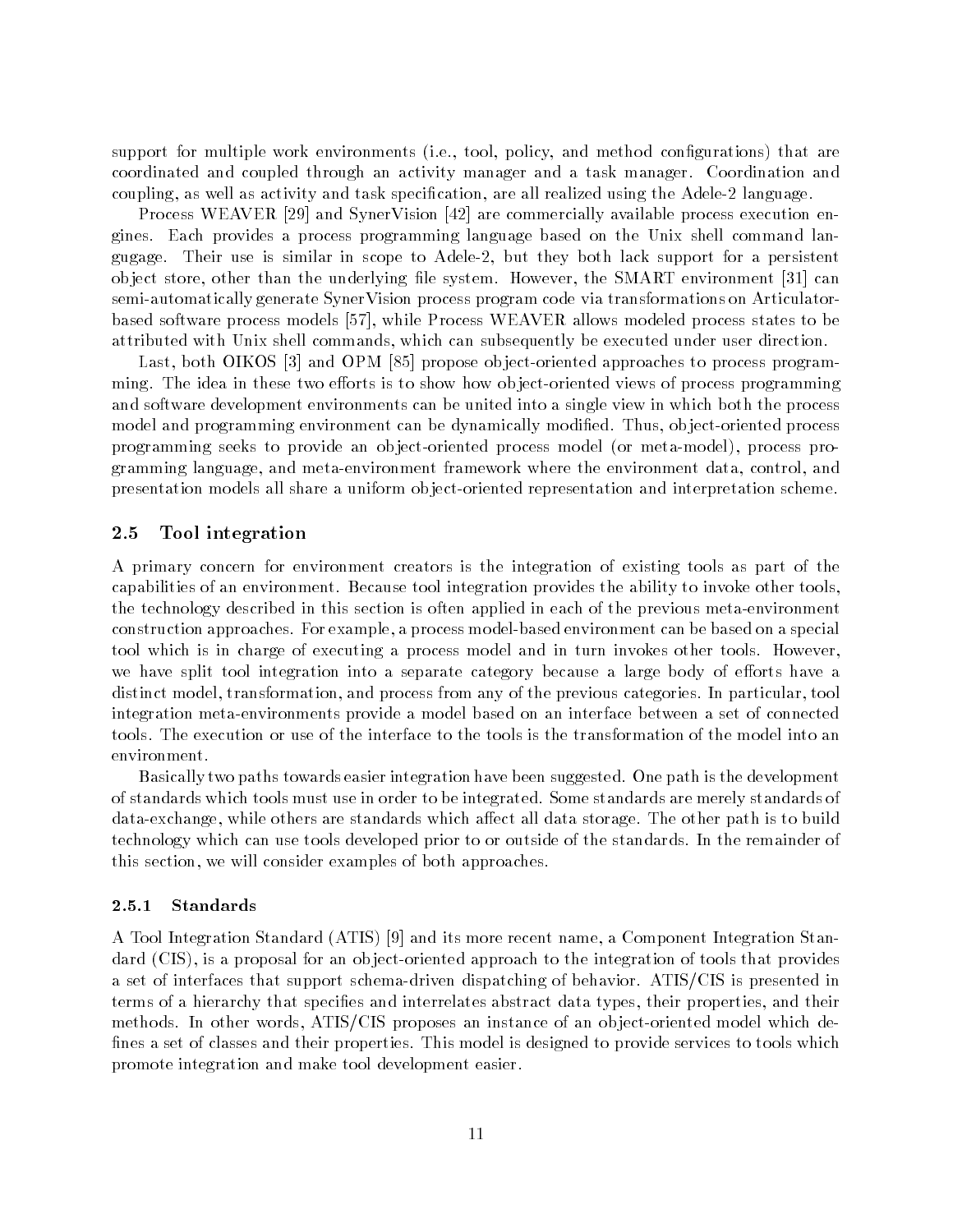the IRDS is an ANSI Standard Answership and the IRDS standard and the IRDS standard density that the IRDS standard and in the IRDS standard and the IRDS standard and the IRDS standard and the IRDS standard and the IRDS sta using an ERA model. Instances of the meta-model are models which describe data. IRDS allows access to schema definitions through access to instances of meta-entities. The meta-entities define the types of entities- and attributes- and attributes- and attributes- and attributes- and attributes- and attributes-

The IRDS/ISO is the IRDS Rapporteur Group of the ISO/IEC JTC1/SC21 WG3 (International Standards Organization- International Electotechnical Commission Joint Technical Committee Subcommittee 21 Working Group 3). The IRDS/ISO uses a model similar to the relational model as approach to representing data Information is stored at two levels-level and the denimition level and the le IRD level. The definition level defines the tables and the functions which manipulate the tables. The IRD level contains the application data. This is analogous to class and instance levels of an object-oriented model.

CDIF is a denition of a common data transfer format which supports many data models and the transfer of data between CASE tools or frameworks The CDIF approach is based upon the concept of a Meta-Meta-Model. In order to describe the conceptual models for each of these domains- the metamodel is a model in metamodel which can distribute data models for distributed in particular ap domains was developed. The Meta-Meta-Model is similar in form to an Entity-Relation-Attribute  $(ERA)$  model. Various proposals for how to best implement CDIF-based data transformations, however- seem to focus on batched monolithic transformation of large data sets In contrast- the DHT approach noted earlier also incorporates modeling formalism similar in power to a meta-metaadata model-ata model-but does not data sets to data sets to support access to the sets to model-ata sets to h data reposition- per manifesting representation- operation- approximation- and persistent and the persistent o agement service using a persistent programming language- while CDIF lacks such a service and programming language

The P reference model for interconnections between computing system tools is a tool-integration standard being developed by the IEEE Computer Society's Task Force on Professional Computing Tools. The approach taken in  $P1175$  is to define reference models for tool-toorganization and tooltoplatform interconnections- and a language for the transfer of data between tools The tool to organization interconnection denes roles- lifecycle phases- and support elements which relate to a tool. The tool to platform interconnection describes various interconnections which must be supported by the platform and by the tools to effectively integrate the tools into the platform These interconnections consist of the Data Base Manager- Communication Network manager-of-the Service Manager-Interface Manager-Bandary and the User Interface Ma

The Observed  $\mathcal{C}$  is an international organization of more than international organization of  $\mathcal{C}$ information systems vendors- users- and research organizations with diverse backgrounds The basic technical approach being followed in OMG is an object-oriented layer of services which exists above various implementations of object managers, more facilities- facilities- facilities- facilities- facilities-  $\bigwedge$ This layer defines a set of network transparent protocols for message-oriented common service requests

The Product Data Exchange using STEP (PDES) is a US organizational activity that supports the development and implementation of STEP (Standard for the Exchange of Product Model Data - ISO TC184/SC4). STEP is a neutral mechanism capable of completely representing product data throughout the life-cycle of a product. This representation is suitable for neutral file exchange and as the basis for sharing product databases and archiving

The Engineering Information System EIS is a vast undertaking addressing heterogeneity of hardware and software platforms- which formating college, which are methodologies-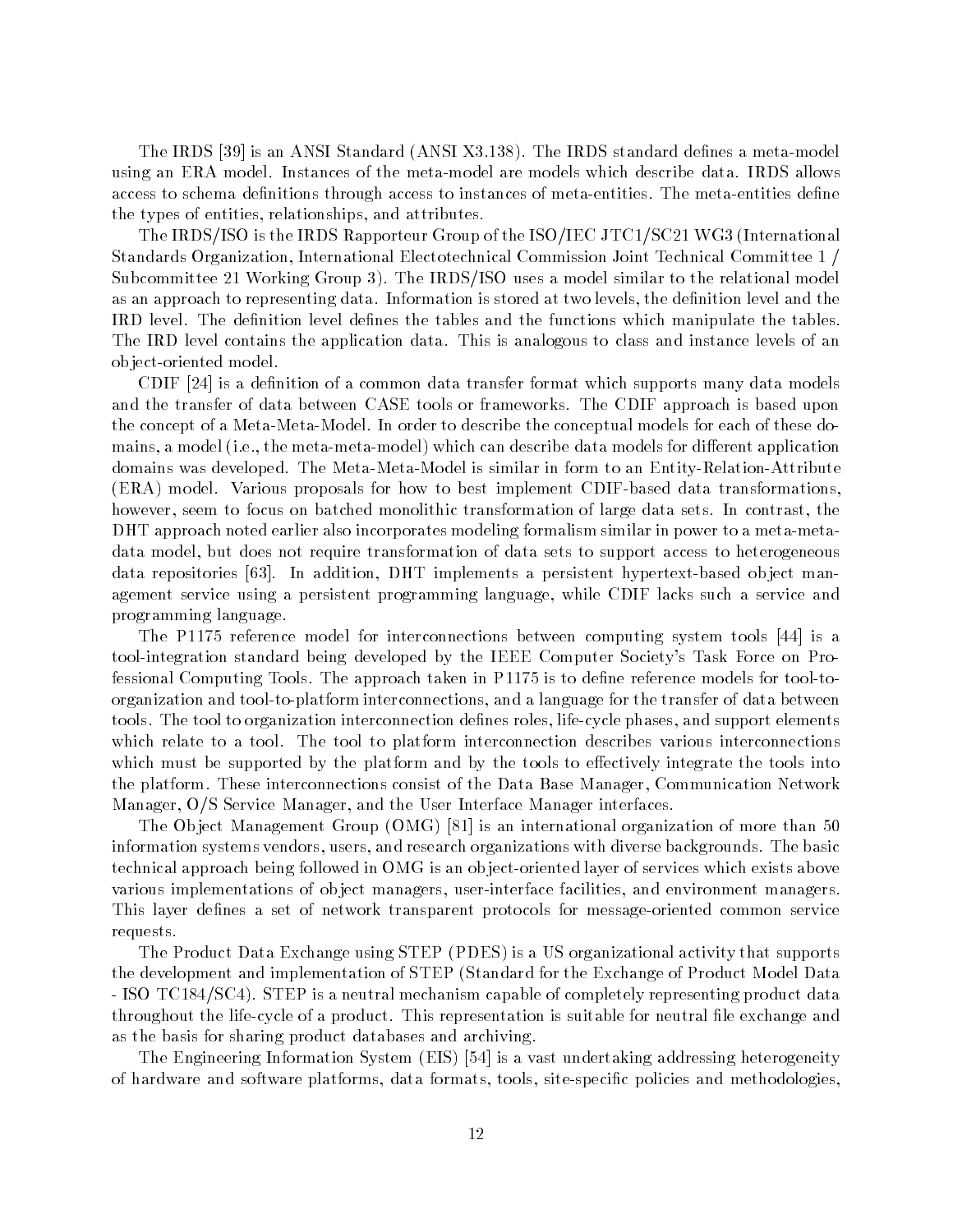and interfaces primarily oriented around the computer-aided engineering (CAE) domain. Within the CAE community- the EIS program is intended to produce a consolidated approach to a broad set of functional and other requirements This approach consists of proposed standards and guide lines for services which enable and accelerate a trend toward uniform engineering environments and information exchange. The EIS framework contains automated services which support and control the data and activities of the engineering process. The framework is composed of an OMS. Application Ob ject Model AOM- and Engineering Environment Services EES The OMS is composed of a metamore management-management-partners supported to present and control to the portand data access facilities. The AOM uses the OMS to create higher-level constructs which provide ob jectoriented capabilities The EES is a large collection of types- operations- and default policies that support the engineering and administration processes built on top of the AOM The EES addresses control- audit trails- audit trails- audit trails- audit trails- audit trails- and archival- and archivalexchange, while change-independent control in group and rule processing (which was compared). It was UIMS is a family of guidelines and candidate standards for an interface to a CAE system The UIMS design not only concentrates on interfaces for interactive EIS applications and tool adaptersbut also provides interfaces for tying in external tools

Any standardization approach to tool integration will work only if a significant number of tools use the standard At this point-this point-the-se standards are unaccepted-the national point-the-se standards a international standards organizations-by software tool vendors organizations-by software tool vendors organizationsproblems facing standardization efforts is the vast number which apply to tool integration. We have only presented a small subset to give some flavor of this approach. The IEEE P1175 effort cites around two hundred standards eorts- many of which overlap or compete with one another

Another problem facing standardization efforts is the large number of existing tools which cannot be brought up to par with most standards efforts. While some standards do address this problem by considering approaches to data transfer which do not require changing storage formats of the standards fall short in this area The following short in this area The following section considers fall various technologies which address issues similar to the standards eorts- but do not assume prior knowledge of their technology

### Integration technologies

Tool integration environments began with the Unix operating system The Unix pipe facility allows the combination of tools into larger tools through the interconnection of tool outputs to tool inputs through standard typeless IO facilities However useful this simple piping mechanism may be- it falls short of the kind of tool integration that other efforts have demonstrated.

DRACO is an approach to the construction of software by organizing reusable software com ponents or tools according to a specific problem area or domain. DRACO uses a domain language for describing programs in each domain Statements of programs in these domain languages are then optimized by source-to-source program transformations and refined into other domains. A single reusable component corresponds directly to each object and operation in the domain language. Given the domain of software production environment construction- DRACO eectively provides a tool composition language based on a module interconnection language paradigm. GENESIS (from UT Austin 1999, In additional compact in Territory U.S. in the construction of the second to a domain for const generating of special-purpose database management systems.

Toolpack - and later Odin - support the construction of an environment based on the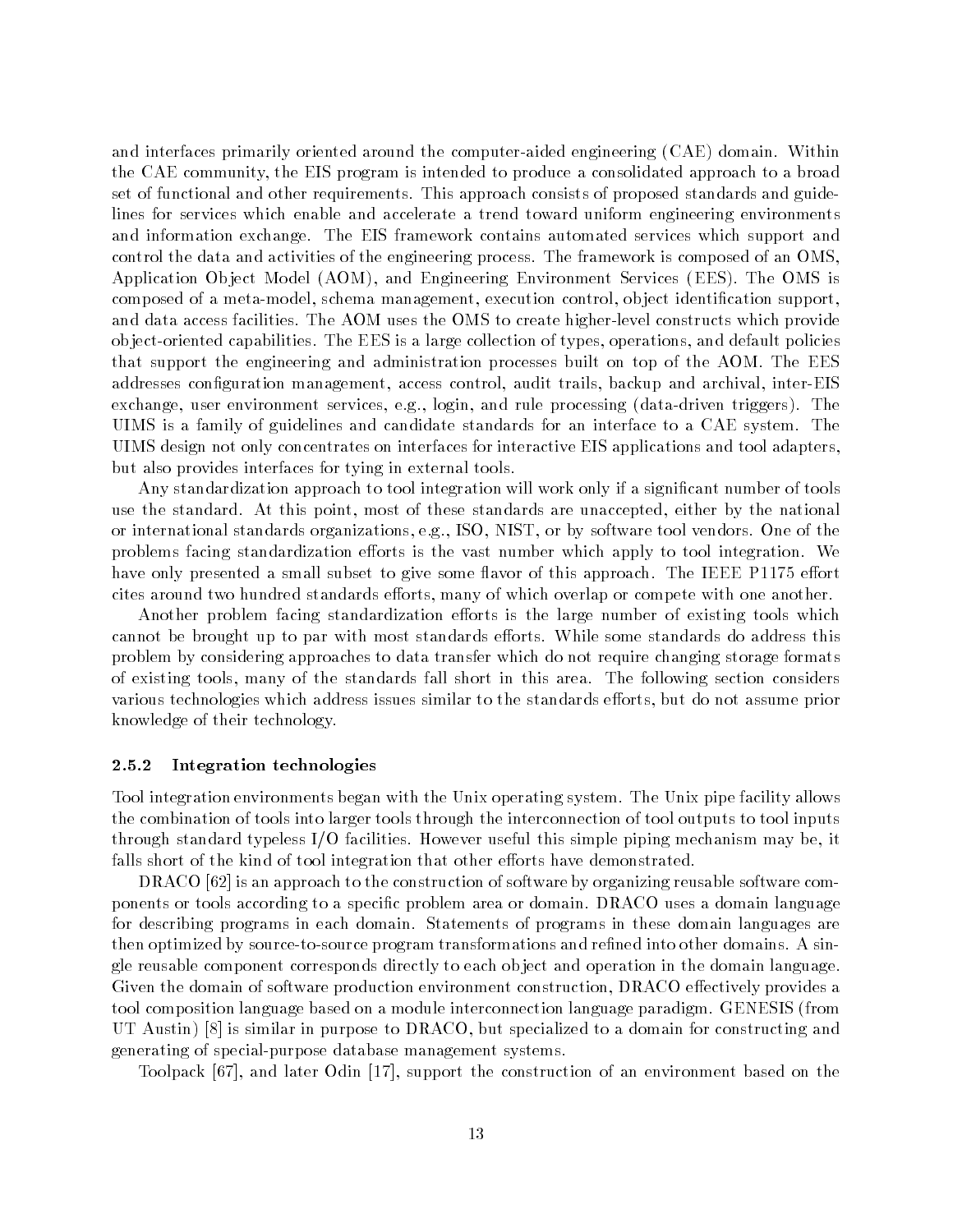rpecimies of software objects, to find the software observed of the software observed the software of the software integrated through the use of Odin can be thought of as collections of tools which are satellites around a large structured repository of software data Both Toolpack and Odin are ancestral predecessors to the Arcadia environment described earlier

. The Hewlett SoftBench and SoftBench product (SoftBench product  $\Delta$  integration framework comprised of several eral components including the Broadcast Message Server (BMS) that functions as a software bus. a motified user the Encapsulation of the Encapsulation in the HP of the HP of the HP of the HP of the HP of th integration model- each tool makes changes to global information and informs other tools about its actions via the BMS The BMS uses a broadcast paradigm via the software bus which is dif ferent from the point-to-point paradigm offered by object-oriented systems. The broadcast nature of the BMS communication allows the set of tools managed by a BMS and interested in a par ticular message to be extended without requiring any change in the tools that send the messages The Encapsulator provides a means of integrating tools into the HP SoftBench userinterface and BMS. The encapsulation consists of the Encapsulation Description Language (EDL) which describes a user-interface and corresponding communication across the BMS. The communication information consists of messages which it will respond to and messages it will generate in response to user the message events The message model is suggested as a suggested as a basic of the environment. definition is very primitive and will be too limited for environments consisting of a very large number of tools. A "multi-cast" messaging paradigm which transmits strongly typed messages may provide an alternative Accordingly-, a composition of Sunday and Sunday Sunday and Sunday and Sunday and Sunday tion mechanisms have been proposed as the basis of a new "standard" for open tool integration as part of the Common Development Environment CDE now being investigated by the Open Software Foundation (OSF).

Field - provides an integration framework very similar to the BMS using a communication mechanism called selective broadcasting. Field has extended the HP Softbench approach by passing all data through the message server rather than relying on a common database  $\mathcal{F}$ supplies an editor which provides consistent access to source code in multiple contexts and a set of analysis tools

Forest has extended the Field communication mechanism with an additional decision mech anism based on policies. Policies are rules that determine how and when tools are invoked. This approach represents a hybrid between process modeling mechanisms and frameworks

The Common Lisp Framework CLF is an incremental integration- development- and evo lution environment Tools and applications are programs written in an extension of Common Lisp called AP AP provides a persistent virtual database of relations- ob jects- and rules The rules connect tools through triggering upon detection of changes to data or calling procedures

. The Scorpion MetaLic topology using the Score of the Score in the special  $\alpha$  module in module in  $\alpha$ terconnection language and a specification of the level of trade-off between evolution support and efficiency. This approach is different from the previous approaches in that it primarily addresses the use of a tool integration technology based on the module interconnection language rather than addressing the integration technology itself

Last- the Matisse team programming environment builds upon concepts previously demon strated in the CLF and Odin. Matisse provides a multiuser programming support environment where user functionality and data observed-data observed-data observed-data observed-data observed-data observ persistent programming language In this manner- shared ob jects or software components can o cached into a user space from a networked ob ject repository-to repository, it realizes a user a user a user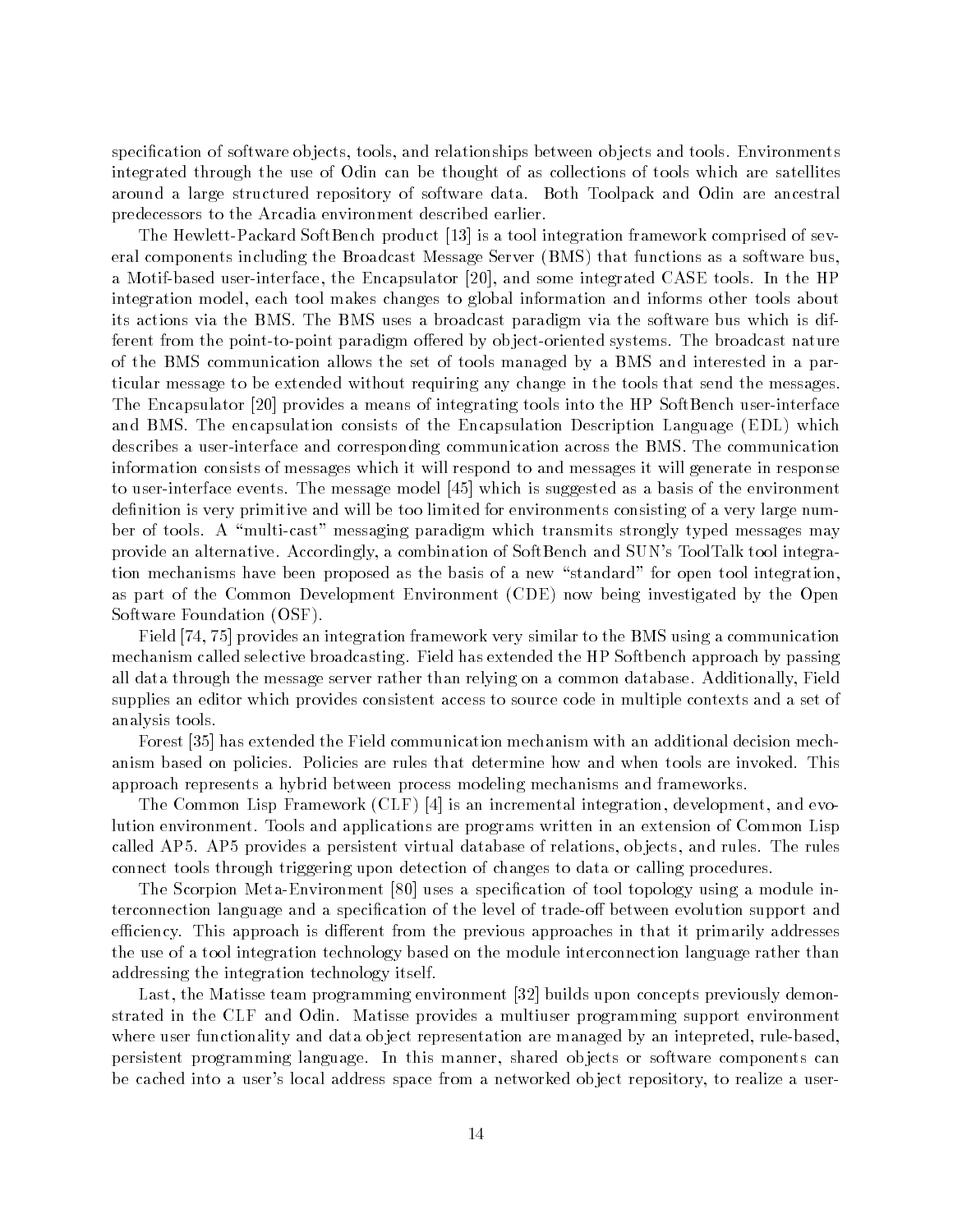configurable or user-extended workspace.

 $\blacksquare$  to the integration methods address the important problems of integrating  $\blacksquare$ externally developed tools into an environment However- because tool integration construction is usually based on a limited control policy-based control policy-based only a particle policy-based on problem o environment construction Generally- tool integration methods must be used in conjunction with other environment construction methods in order to support the construction of a full environment Thus- it should be no surprise to nd that many of these tool integration mechanisms are being extended or combined with environment frameworks or process support technologies

### - -Summary of meta-environment research

In Table - we briey summarize the categories of metaenvironments in terms of their models and transformations For some of the categories, we have shown subcategories which are shown subcategories which on diering approaches Given these various approaches- we will now consider the more general question of what requirements must a meta-environment address.

## 3 The Meta-Environment Problem

In the previous section- we presented a variety of approaches to lowering the cost and improving the efficiency of environment construction. While we have found that the approaches taken are not similar- the problems they address are In particular- the common thread among these eorts is that all attempt to address problems associated with environment construction Thus- to present this trend-bound-bound-bound-bound-bound-bound-bound-bound-bound-bound-bound-bound-bound-bound-bound-bound-bound-bound-bound-bound-bound-bound-bound-bound-bound-bound-bound-bound-bound-bound-bound-bound-bound-bound-boundfunctional requirements which form the common thread

Considerable work has been done in the area of dening the requirements for software production environments - - That is- a metaenvironment must be capable of producing environments which satisfy these requirements In this section-this section-this section-the kinds of roles environments of r builders must play and the processes they must perform which are the basis for meta-environment technology, These roles-processes, which are the received which are used as the requirements of the requirement presented in the next section

### -Metaenvironment roles

One of the best ways to understand the problems which are to be addressed by meta-environment technology is to look at the various roles played by environment builders. A complete metaenvironment process must account for the roles of the environment integrator- component builderand component model manager among others

The *environment integrator* is responsible for creating an environment specification and controlling the associated construction of an environment. This role has been the focus of this paper so far. In particular- developers acting in this role utilize metaenvironment technology for environment construction-build a species of the environment in terms of the environment in terms of the metal species of t tion model- and then generate and rene the specied environment In general- the generation part of the process is an automated-up in at deal communication, the task of the task of specifying the environment
s characteristics in terms of the construction model is a demand often requiring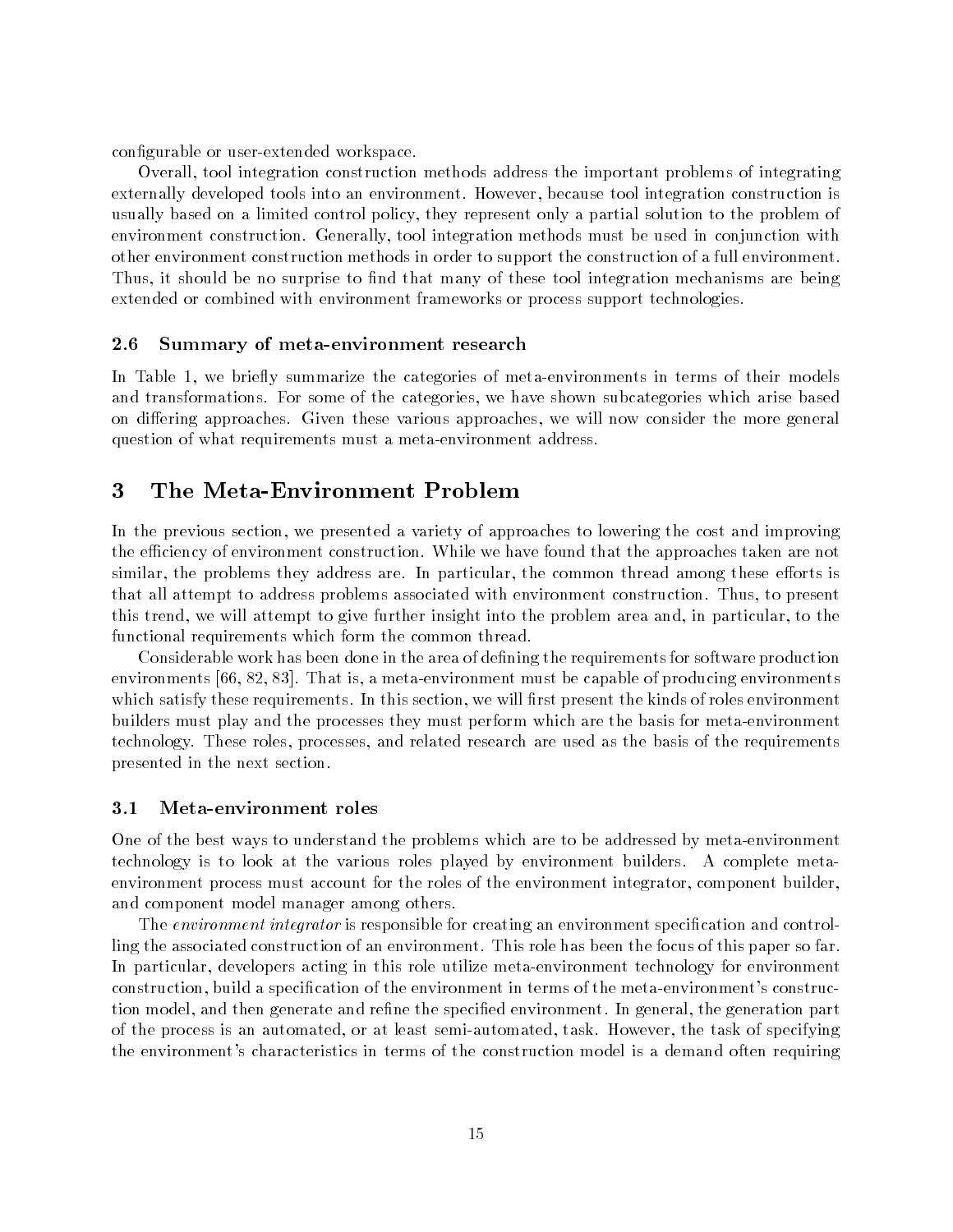| Category               | Model                                                | Transformation                                                          | Examples                                                                                                               |
|------------------------|------------------------------------------------------|-------------------------------------------------------------------------|------------------------------------------------------------------------------------------------------------------------|
| Frameworks             | ERA data model,<br>Process-based<br>Control model    | Used directly                                                           | PCTE, CAIS, SLCSE,<br>ALMA, DHT, ESF K/2r                                                                              |
|                        | Object-oriented<br>data and control<br>model         | Used directly                                                           | Atherton, Gaia, RDPE3                                                                                                  |
| $C$ ustomizable        | Grammar-based                                        | Language-oriented<br>environment generated                              | Mentor, GANDALF,<br>Synthesizer Generator<br>TRIAD, GEM, EDGE,<br>TGE, VSF, GEDL                                       |
|                        | Life-cycle objects                                   | Generates environment<br>which is specific to the<br>information domain | Softman, ISHYS,<br>META/GA, MetaView                                                                                   |
| Process<br>modeling    | Process meta-model                                   | Executed directly                                                       | ESF, Genesis, Marvel,<br>Merlin, PRISM,<br>IPSE 2.5, PSS, MELMAC,<br>SDA,<br>Articulator, PBI-Softman,<br>SPADE, SMART |
| Process<br>programming | Process-oriented pro-<br>gramming language           | Compiled<br>to<br>generate<br>environment                               | Arcadia, Adele-2, OIKOS,<br>OPM, Process WEAVER,<br>SynerVision                                                        |
| Tool<br>integration    | Standards and tool<br>interface                      | Tools used directly<br>according to tool<br>interface                   | ATIS, IRDS, IRDS/ISO,<br>CDIF, P1175, OMG,<br>PDES, EIS                                                                |
|                        | Tool integration<br>technology and tool<br>interface | Tools used directly<br>according to tool<br>interface                   | Unix, DRACO, Toolpack,<br>Odin, HP SoftBench,<br>Field, Forest, CLF,<br>Scorpion, PBI, Matisse                         |

|  | Table 1: Summary of meta-environment research |  |
|--|-----------------------------------------------|--|
|  |                                               |  |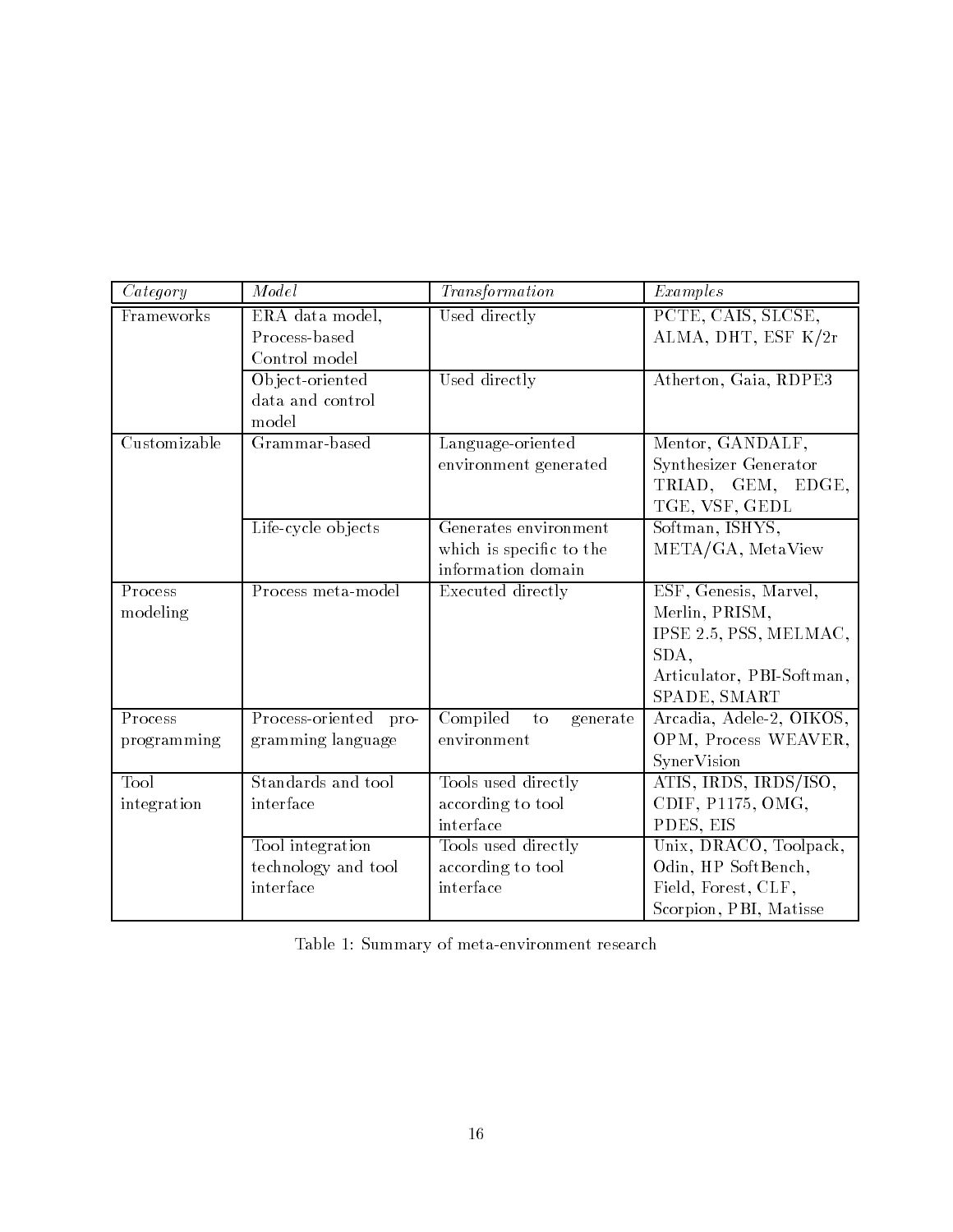the environment integrator to be a software process architect, is architect, which modelly control to modeler-technologie etc. And the control of the control of the control of the control of the control of the control of the control of the control of the control of the control of the control of the control of the control o

The component builder is responsible for creating- providing- or automatically generating new components which will be used in SPEs. This role has not been considered to this point. In general-the encircator does not components from the environment components from scratches from scratches to th Instead- the environment integrator relies on existing frameworks- process execution mechanismsto a schemation technology- generated to acquire to acquired the component builder is chemata The component bu responsible for creating this technology-may well as the other software components which may be a incorporated into them. This may entail selecting from existing components available within some reusable component repository- or extracting and restructuring if necessary candidate components from existing software systems - Note that there can be many component builders building products which are completely incompatible The fact that they assume the same role does not imply that they work together Nonetheless- once the component builder has created or acquired a new component is positive form and component is potentially available for the component or metally and the environment

The *component model manager* is responsible for the creation and evolution of models of component characteristics Presently-the models are very simple and the description of characteristics of is in natural language However- as metaenvironment technology becomes more prevalent and sophisticated- there will be a need for more sophisticated models to allow for automated and semi automated selection of environment components as part of the environment integrator's role. An emerging line of research has begun to explore and develop such models using module/component interconnection formalisms and interaction protocols Thus- the component model manager can be seen as a mediator between the component builder and the environment integrator-  $\pi$ model is the language of discourse between these two roles

Given these roles- we will now present a set of requirements which metaenvironments must attempt to satisfy

### -Meta-environment requirements

Environment speci-cation The fundamental requirement that a metaenvironment must satisfy is that it should be able to support the construction of software production environments in ac cord with their specifications. This implies that a constructed environment must support desired software production methods and the process which controls the application of these methods Furthermore- a constructed environment must have the characteristics of a good environment it moves be fast-types for functionality in a second company in a complete manner-state manner-stypes for the a constant look and feel graphical user interface-term interface-term interfaceprovide a construction model able to express policies are methods for dealing with security-theoryreuse-the construction model should be general enough to express any construction model should be general enoug of the mechanisms which can be chosen within any of these categories This includes the ability to repositories- tool bindings and control message in the control message into the control message in the control textual presentation displays-process model descriptions or notations-between the second common contractionsdating one or more or more or more or more platforms and network communications and network communications and protocols Finally-internating-protocols-based-collection-collections-collection-protocols-protocolsprocess (or meta-model) should define the procedures for creating an environment.

Ease of use: The construction method supported by a meta-environment should be easy to use in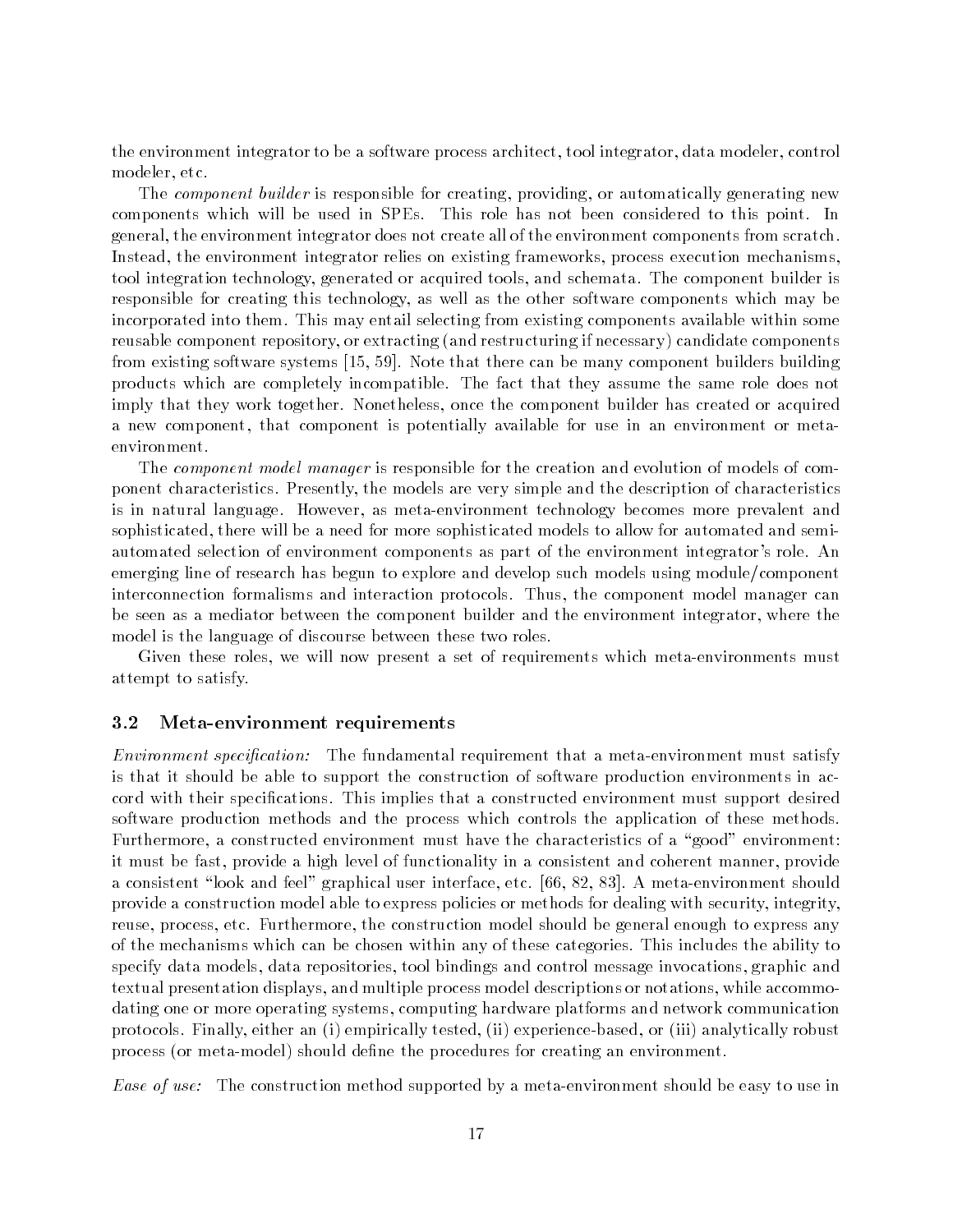the following ways

- Multiple levels of support The users of a metaenvironment are likely to have dierent levels of expertise in dealing with the metaenvironment For this reason- a metaenvironment should support multiple levels of interaction which give greater power to expert environment constructors- via programming- interaction for and extensive environment environment environment environment e construction of the construction of the construction of the parameter values in a process model of the process
- Understandable A metaenvironment should provide support in understanding the construc tion model that into and browsing query, which we have an process, and and model the model representations that will be embodied in the resulting environment In addition- the pro cess by which a specific environment is constructed should be a large to be able to be recordedreplayed- reconcerned- reconcerning the content of the content of the content of the content of the content of
- Selection assistance The number of possible software production methods and environment specifications which provide support for these methods is likely to be very large. A metaenvironment should assist users in the selection of desired software production methods and corresponding environment specifications. Meta-environments might include reusable or extensible starter kits - or complete working examples of the kinds of environments that can be readily produced
- Automatic error checking A metaenvironment should support automatic error checking in order to prevent the creation of environments with signicant bugs in compilation- executionor execution semantics. Language-directed text or graphic editors that can detect and prevent the entry of syntactically or semantically incorrect descriptions are typical tools to support this In addition-between the analyzing-between the simulating-between the simulating-between the simulation-between the simulation-between the simulation-between the simulation-between the simulation-between the simulation specifications or process models will be helpful.

Evolution support. Alterations are likely to occur in response to evolution in both the needs of a project and available technology. Both the environments created by a meta-environment and the meta-environments themselves must be capable of supporting evolution. A meta-environment should support evolution in the following ways:

- Data continuity Changes to environments are likely to be required during the lifetime of the pro ject which an environment supports Therefore- a metaenvironment should prevent the loss of project data during the evolution of environment specifications and the corresponding software production environment
- Incremental specification It is likely that only part of the complete environment specification will be available or known at the start of a project. A meta-environment should support the incremental construction of an environment based on partial specifications.
- environment is it is in the environment to control its extension in an important to control its extension in a systematic manner Therefore- a metaenvironment should support version and conguration control over environment specifications.
- Open for new technology When new technology such as better tools- frameworks- user inter faces- or methods becomes available- the metaenvironment and the environments constructed by the meta-environment should be able to take advantage of this new technology. This requirement affects both the form of the environments and the meta-environment itself. The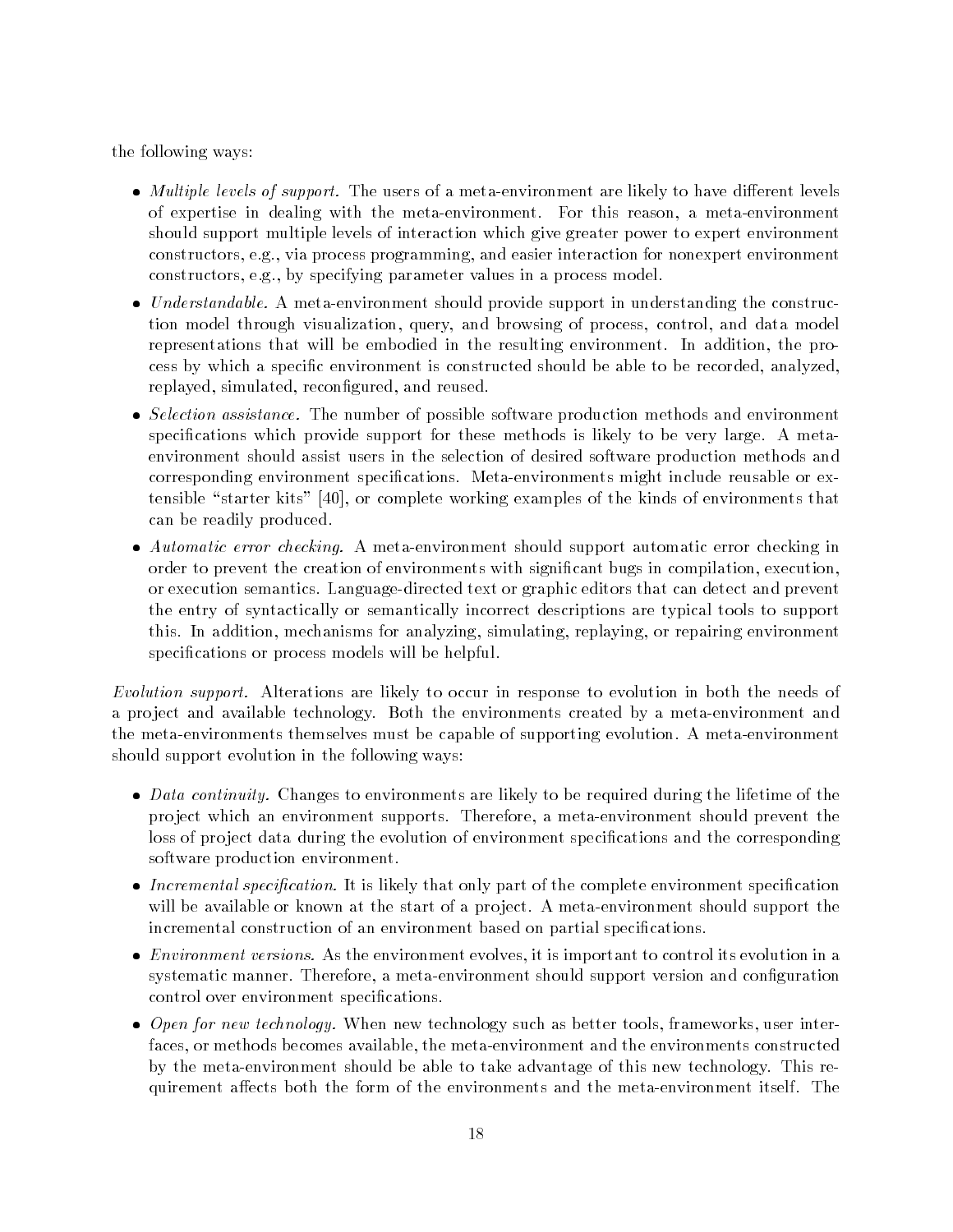environment should be open such that new technology can be included. A meta-environment should be able to make the new technology available to environment specications- and thus integrate and interoperate heterogeneous software data ob jects- components- tools- reposito ries- and process modeling notations

Adopt Existing Capabilities. One of the primary means for making significant gains in environment construction capabilities is to adopt existing technology-technology-technologyworks-interfaces and user interfaces and user interfaces and support the user the use  $\alpha$  interfaces  $\alpha$  is where appropriate-to and construction method and power of the power of the correspondinglythe constructed environments A metaenvironment should also support- where possible- the use of environment capability generators or toolbuilding tools- such as editor generators or other appli cation generators Environment capability generators do not have the same characteristics as the capabilities themselves- but metaenvironments should provide an eective means of utilizing this power

# Conclusions

Research on meta-environments for software production is following a number of alternative paths. representing a focus on either environments-inameworks-and-inameworks-and-inamework-process model eling- process programming- or tool integration These paths represent both competing and com plementary alternatives to the challenging problem of how to rapidly produce standardized or cus to the contract contractions for engineering software applications contract the path-the most complete the contract metaenvironment architecture- represents the best choice in all circumstances

While we have examined dozens of eorts aimed at developing metaenvironments- it should be clear that most of these efforts combine techniques and mechanisms employed in other categories Further- we may expect to see a trend toward new or increased combination of techniques and  $\mathbf{A}$ ther development of meta-environments is an important stepping stone in the creation of effective software production environments

Finally- we have attempted to summarize and synthesize an emerging set of requirements that should be satisfied or addressed by meta-environments in the time ahead. These requirements outline a bold agenda for research and development in the area of meta-environments. Metaenvironments have emerged as a key strategy for reducing the cost- time- and eort of constructing researchers If the method and the method in the search of the metric will be able to use the metric will be ab meta-environments to learn a great deal more about the requirements for environments themselves. Furthermore, will enable the production of a new generation of  $\mathbf{A}$ software applications that are engineered using domain-specific environments constructed from metaenvironments Thus- the ultimate payo from metaenvironments will lie in the domain specific environments and applications that can most readily be produced and supported.

Acknowledgements: Preparation of this report was supported in part through contracts and grants to the USC System Factory Pro ject from ATT Bell Laboratories- HewlettPackard- Northrop Corporation- the USC Center for Operations Management- Education and Research COMER- and others. No endorsement implied.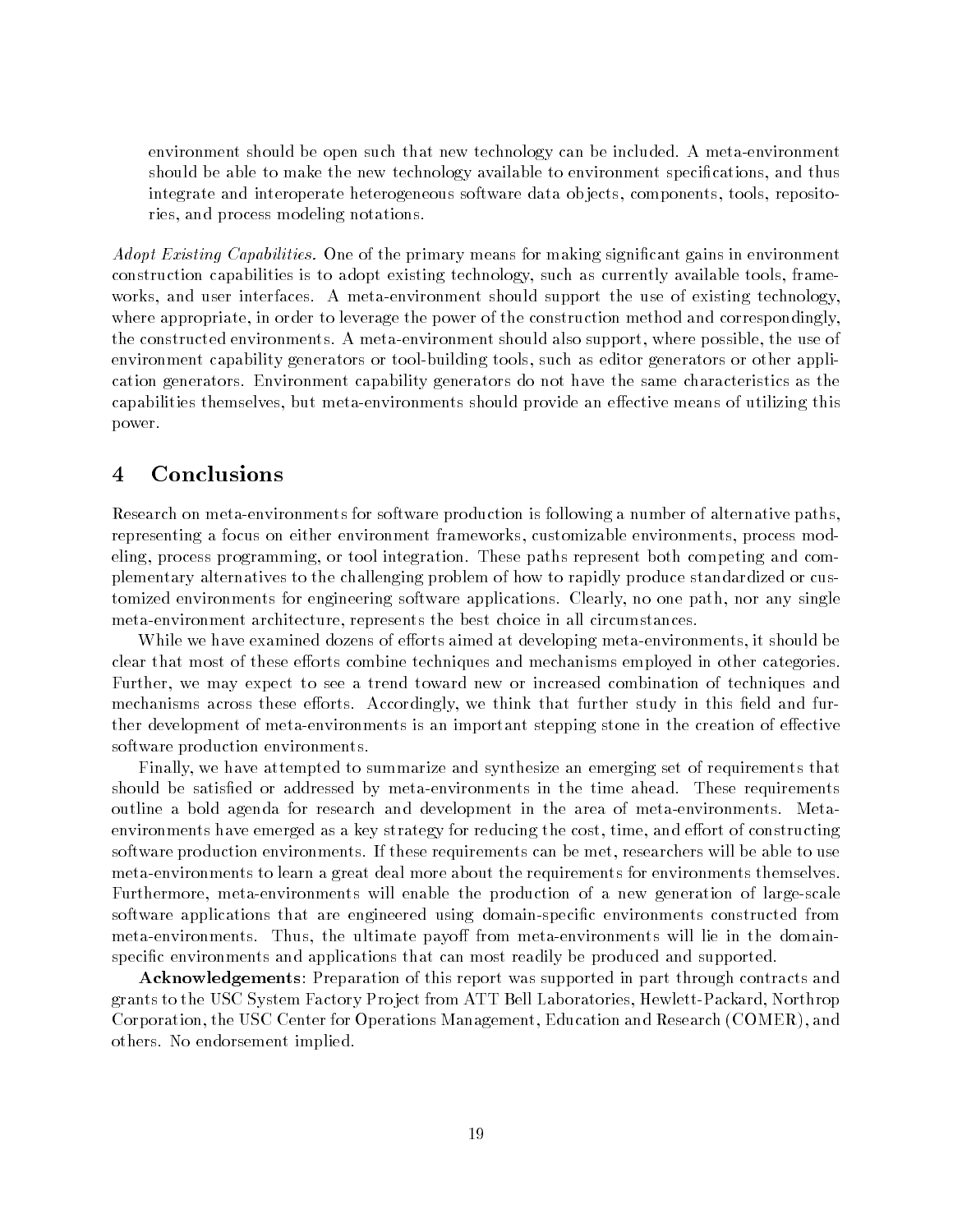## References

- E W Adams- M Honda- and TC Miller Ob ject management in a CASE environment In th International confidence of  $\mathcal{M}$  is a state  $\mathcal{M}$  in  $\mathcal{M}$  is a state  $\mathcal{M}$
- R Adomeit- W Dieters- B Holtkamp- F Schulke- and H Weber Kr a kernel for the Eureka Software Factory support environment. In Proc. 2nd. Int. Conf. Systems Integration pages voir in the society of the society of the society of the society of the society of the society of the society of the society of the society of the society of the society of the society of the society of the society o
- , and containing the common containing the contact containing and containing the contact containing the contact of the contact of the contact of the contact of the contact of the contact of the contact of the contact of th Proc Fourth ACM SIGSOFT Symp Software Development Environments- pages -December 1990.
- r Balzer A year to be a series of the perspective or an automatic programming IEEE Transaction on Software So en die 19de jaar van die 19de eeu n.C. In 19de eeu n.C. In 19de eeu n.C. In 19de eeu n.C. In 19de eeu n.C. In 1
- R Balzer and K Narayanaswamy Mechanisms for generic process support In Proc First ACM SIGSOFT Symp Foundations Software Engineering- pages ACM Software Engineering Notes- Vol - December
- SC Bandinelli- A Fuggetta- and C Ghezzi Software process model evolution in the SPADE environmente in de mense en en en en en en en engineering, al parte al alternative en en en e
- va basili and HD Rome tame proves in the Tame produced provements in the Tame proves in the Tame of the Tame o environments in the set of the state of the state of the state of the state of the state of the state of the s
- , a between the state of the state of the system of the system of the system of the system of the system of the IEEE Trans Software Engineering- -
- , and C Notes and C Northern Companisory and C Northern The Atis Reference Model and C Northern Atis Reference
- is by Software States in the United States in the United States Plenary Talks In the United States Plenary Tal Fourth ACM SIGSOFT Symp on Software Development Environments- December
- , and IP Tremblay On the Southern Company On the Society of the Society and March 2000 approaches the processes to software development software engineering and software Engineering J-monocontrollering J-monocontrollering J-monocontrollering J-monocontrollering J-monocontrollering J-monocontrollering J-monocontrollering J-monocontro
- R F Bruynooghe- J Parker- and JS Rowles PSS A system for process enactment In Proc First Int Conf Software Process- pages -
- $\blacksquare$  M  $\blacksquare$ to  $\mathbb{P}$  and  $\mathbb{P}$  and  $\mathbb{P}$  are all  $\mathbb{P}$  and  $\mathbb{P}$  are all  $\mathbb{P}$  and  $\mathbb{P}$  are all  $\mathbb{P}$  and  $\mathbb{P}$  are all  $\mathbb{P}$  and  $\mathbb{P}$  are all  $\mathbb{P}$  and  $\mathbb{P}$  are all  $\mathbb{P}$  and  $\mathbb{P}$  are
- $\mathcal{S}$  . Secarities of corrections of corrections of correctness of correctness of congress of congress of correctness of correctness of congress of congress of congress of correctness of congress of congress of correct Proc nd Int Work Software Con-guration Management ACM Software Engineering Notes- -
- SC Choi and W Scacchi Extracting and restructuring the design of large systems IEEE we present the proof of the second power and the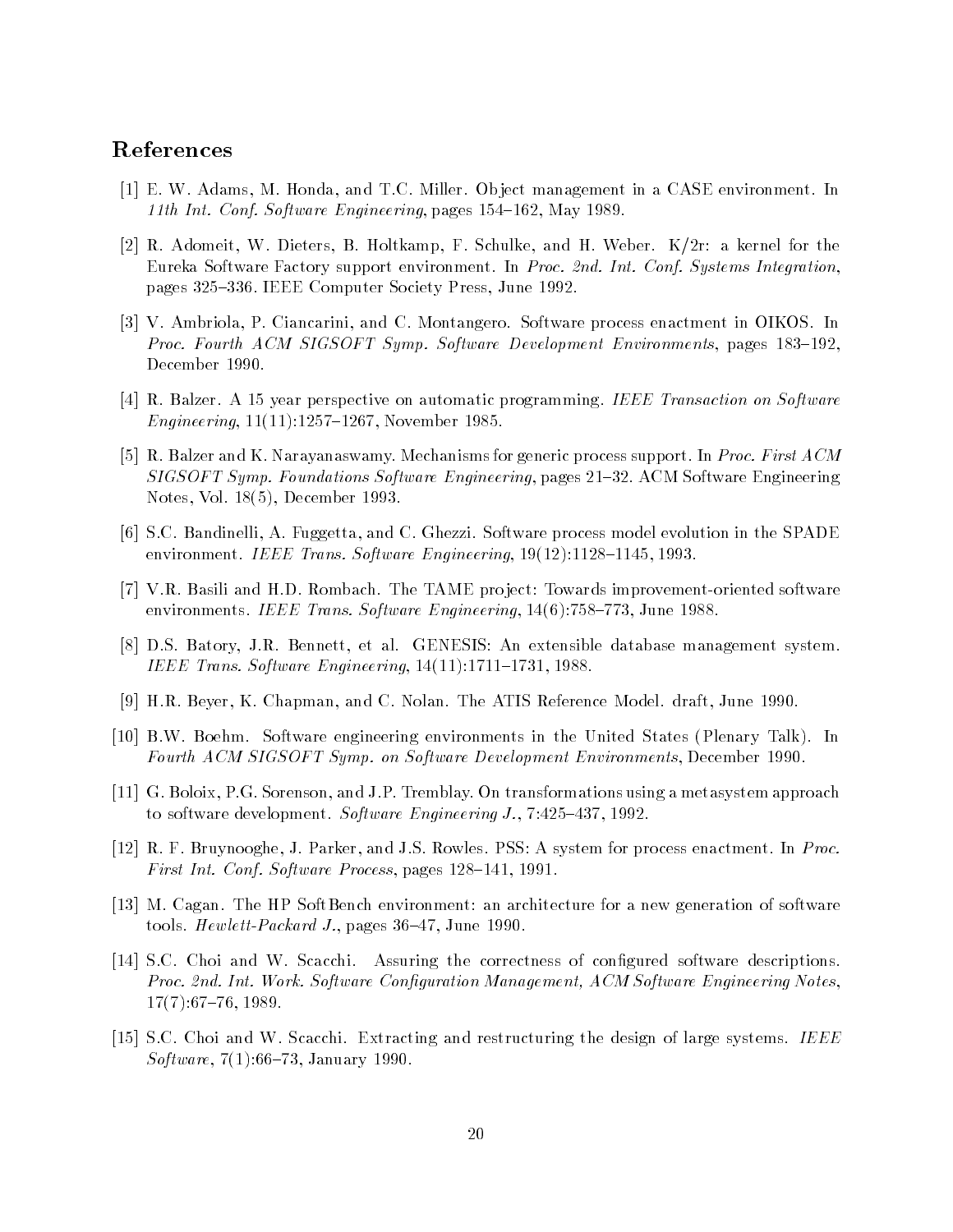- SC Choi and W Scacchi SOFTMAN An environment for forward and reverse computer aided software engineering Information and Software Technology-1991.
- G Clemm and L Osterweil A mechanism for environment integration ACM Transactions on Programming Languages and Systems-Programming Languages and Systems-Programming Languages and Systems-Progr
- $\Box$ caise in the case of the september of the september of the september of the september of the september of the september of the september of the september of the september of the september of the september of the september
- J Cramer- H Hunnekens- W Schafer- and S Wolf A processoriented approach to the reuse of software components Technical Report for the components  $\alpha$  and  $\beta$  and  $\beta$
- H Davidson Encapsulator The plugin Compatibility tool for SoftBench SoftBench Tech nical Islam Series Series Systems - Systems Inc. Systems Systems Systems - Systems - Systems - Systems - Systems division-beneficial collins-beneficial collins-beneficial collins-beneficial collins-beneficial collins-beneficial collins-beneficial collins-beneficial collins-beneficial collins-beneficial collins-beneficial collins-bene
- w Dieters and V Gruhn Managing software processes in the environment MELMAC In the environment  $\alpha$  . The Proc Fourth ACM SIGSOFT Symp Software Development Environments- pages -December 1990.
- V DonzeauGouge et al Programming Environments Based on Structured Editors the Mentor experience pages were even pages to exceed the sense of the co-state were the co-
- A Earl A Reference Model for Computer Assisted Software Engineering Engineering Engineering Engineering Engineering Engineering Engineering Engineering Engineering Engineering Engineering Engineering Engineering Engineeri works Hewlett Packard Howard Laboratory Port Collins- (1999) 2004 (1999) 2004
- EIA CDIF Organization and Procedure Manual- cdifdocnv edition- January Elec tronics Industry Association Pro ject No EIAPN- USA
- RJ Ellison Software development environments research to practice In Int Work Advanced Programming Environments Springer (SpringerVerlager) – Series Springer
- We then  $\mathbb{R}^n$  Software process modeling with  $\mathbb{R}^n$ Report Technical Report - University of Dortmund-
- W Emmerich- G Junkerman- et al Merlin knowledgebased process modeling In Proc First european work software entered working, pages of the process, only to the
- ESF Eureka Software Factory ESF Technical Reference Guide-
- C Fernstrom Process WEAVER adding process support to Unix In Proc nd Int Conf software Process-pages IIEE Computer Society Press-pages in the society Process-
- C Fernstrom and L Ohlsson Integration needs in process enacted environments In Proc First Int Conf Software Process- pages -
- part- p mi-c and the smart- and smart approach to some and software the SMART approach to software and the SMA process engineering In th Int Conf Software Engineering- pages IEEE Computer Society Press- May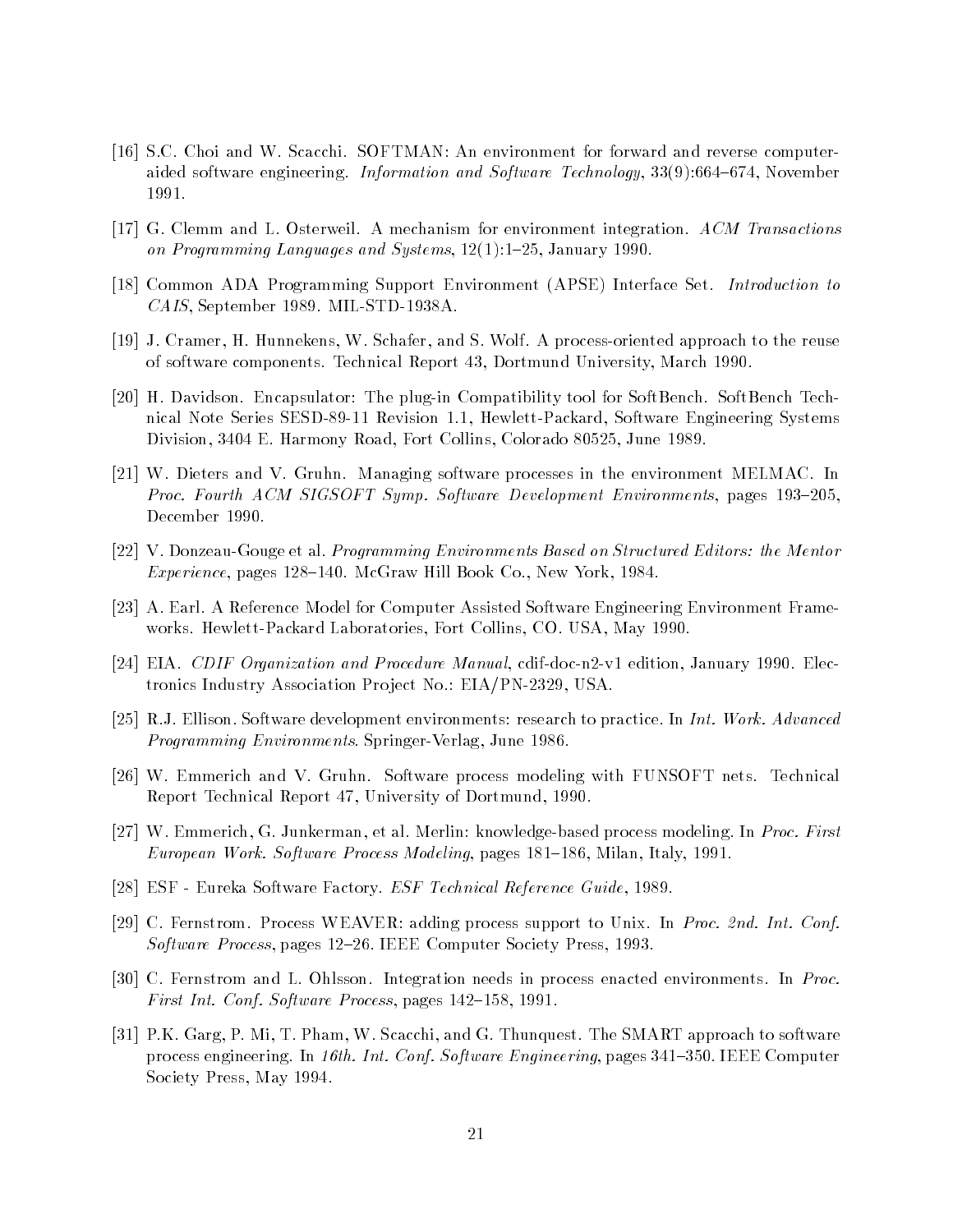- part- the computer through the control of the control of the control of the control of the control of the control of the control of the control of the control of the control of the control of the control of the control of J Software Engineering and Know ledge Engineering- to appear-
- PK Garg and W Scacchi ISHYS Designing an intelligent software hypertext system IEEE  $\mathbf{F}$  and  $\mathbf{F}$  and  $\mathbf{F}$  are the set of  $\mathbf{F}$  and  $\mathbf{F}$  are the set of  $\mathbf{F}$
- PK Garg and W Scacchi A hypertext system to manage software lifecycle documents IEEE  $\mathcal{S}$  . The matrix  $\mathcal{S}$  is the set of  $\mathcal{S}$  . The matrix  $\mathcal{S}$  is the matrix of  $\mathcal{S}$
- , addition and E Ilias Lowcost-Countries for integration policies for integration policies for integration and ments In Processes In Processes In Processes In Processes In Processes In Processes In Processes In Processes - December
- JL Giavitto- A Devarenne- G Rosuel- and Y Holvoet Adage New trends in CASE envi romants In Process International Conference Process and Factories-International Process and Factories-Internati
- A Goldberg and D Robson Smal ltalk The Language and Its Implementation Addison western were constructed as a series of the series of the series of the series of the series of the series of
- A V Goldberg and K J Lieberherr GEM a generator of environments for metaprogramming In COMPSAC - pages -
- A Goldne and P Konig A technical overview of the information resource dictionary sys tem Technical Report National Report In Special Action of States, and the position of the supersedes  $\mathcal{L}_\mathbf{X}$ Commerce- National Bureau of Standards- Institute for Computer Sciences and Technology-Gainters and the state of the state of the state of the state of the state of the state of the state of the state of the state of the state of the state of the state of the state of the state of the state of the state of t
- . The solution of the society is software reuse in the society in the society is the society of the society in  $\mathcal{A}$ 1993.
- D Heimbigner Triton reference manual Technical Report CUCS- Department of University of Colorador Colorado-University of Colorado-University of Colorado-U
- HewlettPackard Developing SynerVision Processes HP Palo ALto- CA- part number b edition and the manuscript of the state of the state of the state of the state of the state of the state of th
- M Heym and H Osterle Computeraided methodology engineering Information and Software Technology- -
- IEEE Computer Society
s Task Force on Professional Computing Tools A Standard Reference Model for Computing System Tool Interconnections- pd edition- February Draft
- $\mathcal{L}$  , and  $\mathcal{L}$  are the HP softbench message model concepts and concepts and concepts  $\mathcal{L}$  , the HP soft social Softbench Technical Series Series Series Series Series Series Series Series Series Series Series Series Software Engineering Systems Division- Fort Collins- C- USA- September
- $\Gamma$  Feiler An architecture for intelligent assistance in software development assistance in software development assistance in software development assistance in software development assistance in software development as In Proceedings of the th International Conference on Software Engineering- pages -February 1987.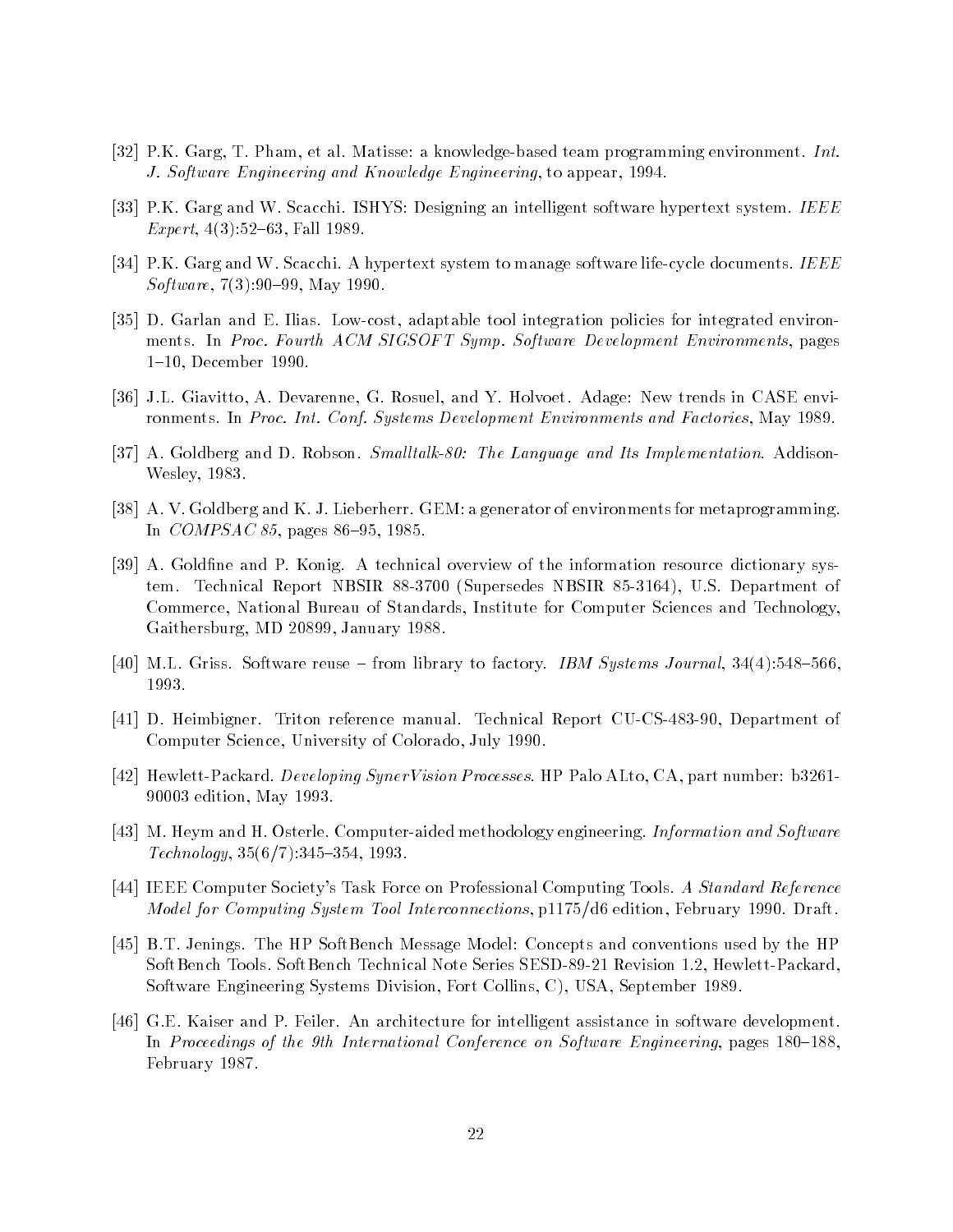- , as karrer and the state of the state of the state of the state of the state of the state  $\alpha$  and the state  $\alpha$ of Southern California-Southern California-Southern California-Southern California-Southern California-Southern Ca
- AS Karrer and M Penedo A survey of native environment framework architectures TRW el provincia Transferred and ArcadiaTRW- and ArcadiaTRW-
- as karrer and western and western for an extension for an extension of jectories trees, we have treeded In ACM SIGGRAPH Symposium on UserInterface Software and Technology- pages -October 1990.
- RK Keller- M Cameron- RN Taylor- and DB Troup Chiron a user interface develop ment system tandered to software entirely ments Technical Report of the set of the partment of Information and Computer Science- University of California- Irvine- June
- JD Kiper The ergonomic e
cient and economic integration of existing tools into a software engineering environment PhD thesis- Ohio State University- USA-
- K Kishida- T Katayama- M Matsuo- I Miyamoto- K Ochimizu- M Saito- J Saylet- K Toriiand L. Williams. SDA: a novel approach to software environment design and construction. In International confidence of the Confidence of the Confidence of the Confidence of the Confidence of the Confidence of the Confidence of the Confidence of the Confidence of the Confidence of the Confidence of the Confidence
- P Klint A metaenvironment for generating programming environments ACM Trans Soft ware Engineering and Methodology-  -
- JW Krueger Application Object Model for Engineering Information Systems Honeywell systems and Research Center-Independently there is a control of the control
- A Van Lamsweerde et al Generic lifecycle support in the ALMA environment IEEE Trans software energies in the stronger of the stronger of the stronger and the stronger of the stronger of the stronger of the stronger of the stronger of the stronger of the stronger of the stronger of the stronger of the stro
- NH Madhavji et al Prism methodology processoriented environment In Proc th en confirmed the Confirmed Confirmed to the Confirmed Confirmed Confirmed Confirmed Confirmed Confirmed Confir
- P Mi and W Scacchi A knowledgebased environment for modeling and simulating software engineering processes IEEE Trans Know ledge and Data Engineering- - March 1990.
- P Mi and W Scacchi Modeling articulation work in software engineering processes In Proc First Int Conf Software Process- pages -
- , we are seen and the second continues integration for  $\Delta$  . The case is the continues in the software-  $\Delta$  ,  $\Delta$ March 1992.
- R Munck- P Oberndorf- E Ploedereder- and R Thall An Overview of DODSTD A proposed The Common APSE Interface Set Revision A Technical report- Dept of Defense-USA-
- we are the set of the large-state and letter and the support to large-software and large-software-software-softwaredevelopment processes In Processes In Processes International Society International Society International Society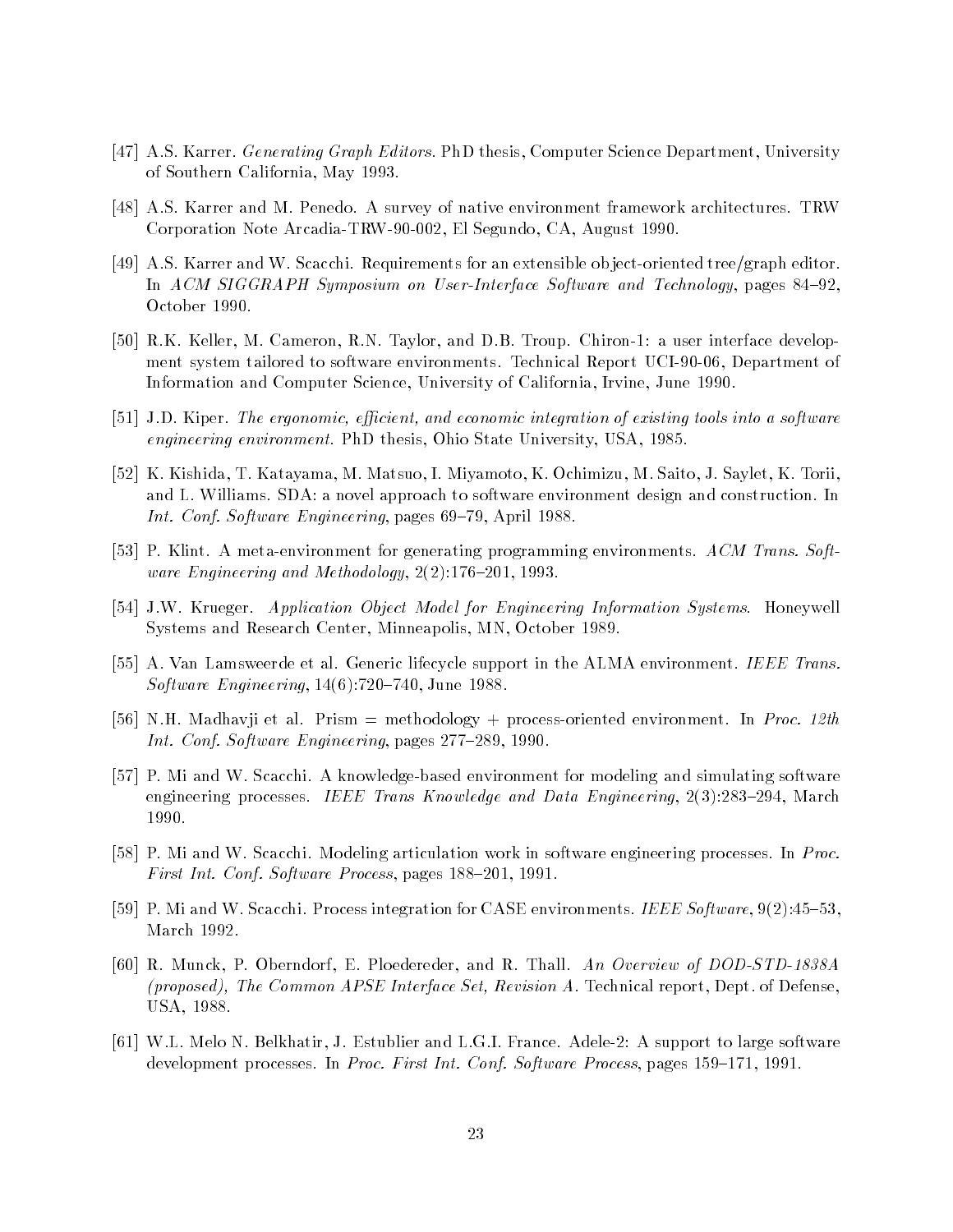- JM Neighbors The DRACO approach to constructing software from reusable components ieer is a strange of the state of the state of the state of the state of the state of the state of the state o
- J Noll and W Scacchi Integrating diverse information repositories the Distributed Hypertext approach Computer- - December
- is also accepted the Gandalf products in the model with the sixtern and software-
- H Ossher and W Harrison Support for change in RDPE In Proc Fourth ACM SIGSOFT Symp Software Development Environments- pages - December
- L Osterweil Software environment research directions for the next ve years IEEE Com  $\mathbf{r}$  and  $\mathbf{r}$  and  $\mathbf{r}$  and  $\mathbf{r}$  and  $\mathbf{r}$  and  $\mathbf{r}$  and  $\mathbf{r}$  and  $\mathbf{r}$  and  $\mathbf{r}$  and  $\mathbf{r}$  and  $\mathbf{r}$  and  $\mathbf{r}$  and  $\mathbf{r}$  and  $\mathbf{r}$  and  $\mathbf{r}$  and  $\mathbf{r}$  and  $\mathbf{r}$  and
- L Osterweil TOOLPACK an experimental software development environment research produced in the software Engineering-IEEE Transformation in the software Engineering-IEEE Transformation in the software Engineering-IEEE Transformation in the software Engineering-IEEE Transformation in the software Engin
- w passeman The Atherton Software Back Plane in a software integration in a second control integration Unix Uni Review- April
- F Newbury Paulisch and W Tichy EDGE an extendible graph editor Software Practice and Experience- S- June
- M Penedo and WE Riddle Guest editors
 introduction to software engineering environment architecture in the same of the state of the state of the state of the state of the state of the state of the
- E Ploedereder- TC Harrison- P Oberndorf- C Roby- F Belz- JF Kramer- and J Clouse rationale for DODSTORS and all reports the case of Defense-  $\alpha$  and  $\alpha$  reports the contract of  $\alpha$  and  $\alpha$
- JN Popcock VSF and its relationship to open systems and standard repositories In Software Development Environments and CASE Environments- pages Springer Verlag- Lecture Notes in Computer Science- Vol -
- CV Ramamoorthy- Y Usuda- et al GENESIS an integrated environment for supporting development and evolution of software In Compseted And Company and The Second Seconds - In Company and Indian
- SP Reiss Connecting tools using message passing in the eld environment IEEE Software- - July
- SP Reiss Interacting with the eld environment Software Practice and Experience-S- June
- T Reps and T Teitelbaum The Synthesizer Generator In Proc ACM SIGSOFTSIGPLAN software Engineering Symposium on Practical Software Development Environment Environment Property 1984.
- W Scacchi The Software infrastructure for a Distributed Software Factory Software Engi men men aan men men of olynood oo oo a weper<del>ess</del> as well as
- D Smith KIDS A semiautomatic program development system IEEE Trans Software Engineering- -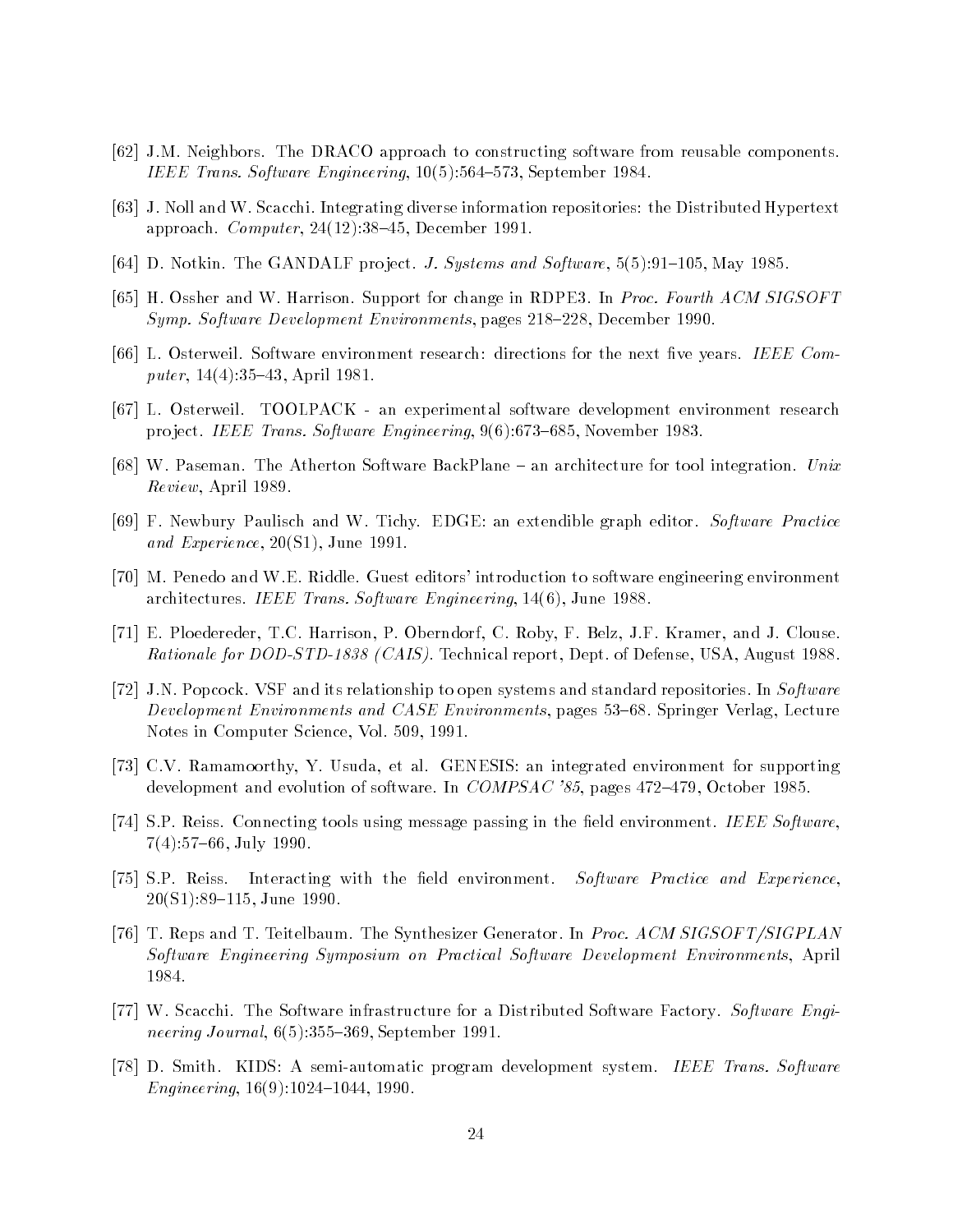- K Smolander- P Marttiin- K Lyytinen- and VP Tahvanainen MetaEdit a exible graphical environment for methodology modelling In Advanced Information Systems Engineering- pages Springer Verlag- Lecture Notes in Computer Science- Vol -
- R Snodgrass and K Shannon Fine grained data management to achieve evolution resilience in a software development environment. In Proc. Fourth ACM SIGSOFT Symp. Software opent passed by the contract of pages of the contract of the contract of the contract of the contract of the co
- RM Soley Ob ject Management Group Standards Manual Draft OMG TC Document - May
- PG Sorenson- JP Tremblay- and AJ McAllister The Metaview system for many specica tion environments in example in equal to the social contract of the second contract of the second second contract of
- ical issues and the Role of the Role of the Matters of the Role of the Role of the ACM-Line Communications of the A
- Tom Strelich The Software Life Cycle Support Environment SLCSE a computer based framework for developing software systems. In *Proc. ACM SIGSOFT/SIGPLAN Software En*gineering Symposium on Practical Software Development Environment Environment Environment Environments- November ber 1988.
- Y Sugiyama and E Horowitz Building your own software development environment Software en alternative and the september of the september of the september of the september of the september of the september of the september of the september of the september of the september of the september of the september of
- SM Sutton- D Heimbigner- and L Osterweil Programmable relations for managing change during software development Technical Report CUCS- University of Colorado- Boul der- CO - September
- R Taylor et al Foundations for the Arcadia environment architecture In Proc rd ACM Symp Software Development Environments- November
- w teitelman and L Massers The International Computer The International International International Internation - April
- I Thomas PCTE interfaces supporting tools in software engineering environments IEEE software-contract the contract of the contract of the contract of the contract of the contract of the contract of the contract of the contract of the contract of the contract of the contract of the contract of the contract
- D Vines and T King Gaia an ob jectoriented framework for an Ada environment In Third Int IEEE Conf Ada Applications and Environments- pages - May
- B Warboys The IPSE pro ject process modeling as the basis for a support environment University of Manufacture (September 1994) of the September of September 1994
- D Wile Program development formal explanations of implementations Communications ACM- - November
- A Wolf- J Wileden- C Fisher- and P Tarr Pgraphite an experiment in persistent typed ob ject management. In Proc. ACM SIGSOFT/SIGPLAN Software Engineering Symp. Practical Software Development Environments- pages - Novemeber